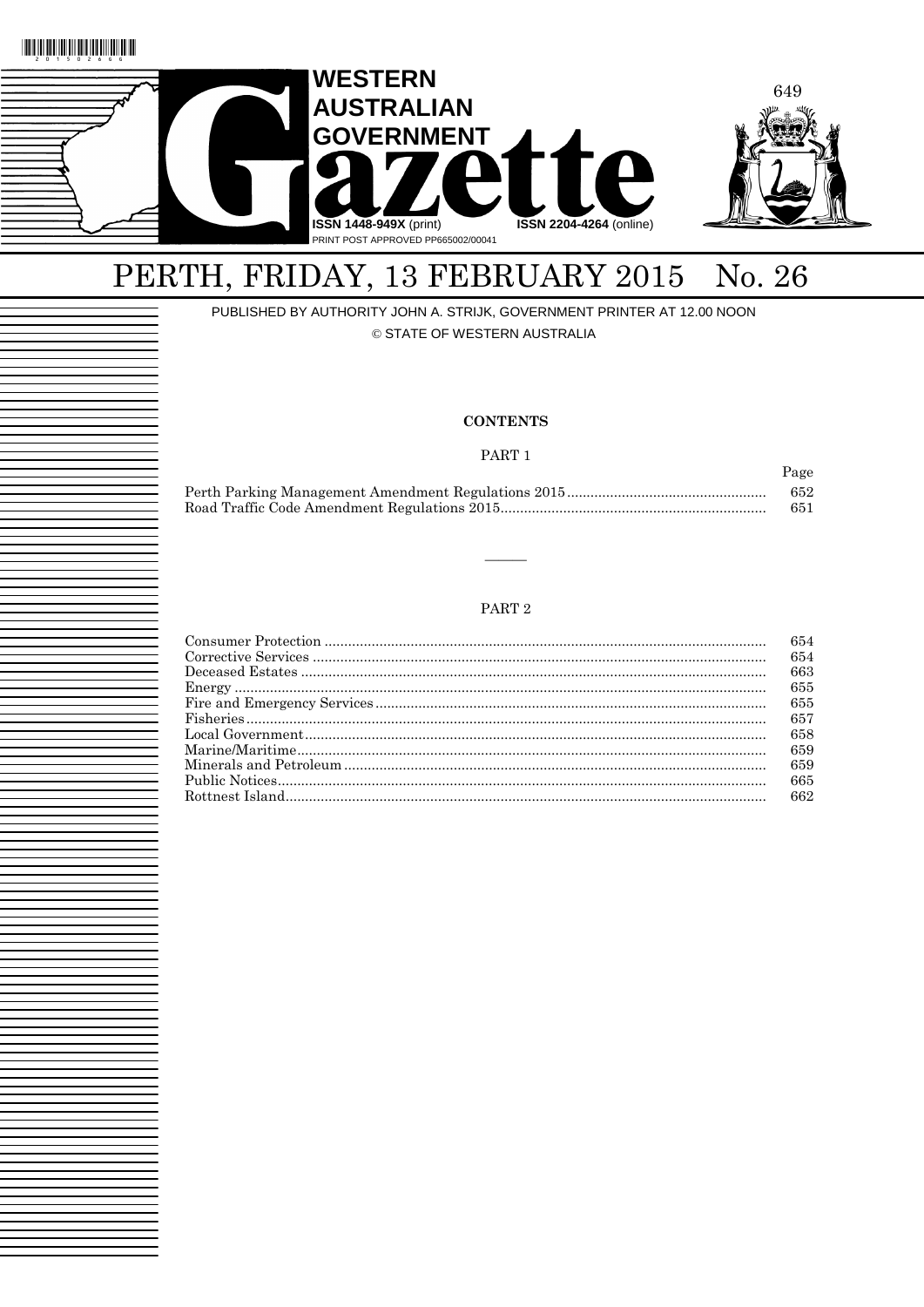# **IMPORTANT COPYRIGHT NOTICE**

© State of Western Australia

This work is copyright. Apart from any use as permitted under the *Copyright Act 1968*, no part may be reproduced by any process without written permission from the Attorney General for Western Australia. Inquiries in the first instance should be directed to the Government Printer, State Law Publisher, 10 William St, Perth 6000.

# **PUBLISHING DETAILS**

The Western Australian *Government Gazette* is published by State Law Publisher for the State of Western Australia on Tuesday and Friday of each week unless disrupted by Public Holidays or unforeseen circumstances.

Special *Government Gazettes* containing notices of an urgent or particular nature are published periodically.

The following guidelines should be followed to ensure publication in the *Government Gazette*.

- Material submitted to the Executive Council prior to gazettal will require a copy of the signed Executive Council Minute Paper and in some cases the Parliamentary Counsel's Certificate.
- Copy must be lodged with the Sales and Editorial Section, State Law Publisher no later than 12 noon on Wednesday (Friday edition) or 12 noon on Friday (Tuesday edition).

Delivery address: State Law Publisher

Lower Ground Floor,

10 William St. Perth, 6000

Telephone: 6552 6000 Fax: 9321 7536

- Inquiries regarding publication of notices can be directed to the Publications Officer on (08) 6552 6012.
- Lengthy or complicated notices should be forwarded early to allow for preparation. Failure to observe this request could result in the notice being held over.

If it is necessary through isolation or urgency to fax copy, confirmation is not required by post. *If original copy is forwarded later and published, the cost will be borne by the advertiser.*

# **ADVERTISING RATES AND PAYMENTS**

EFFECTIVE FROM 1 JULY 2014 (Prices include GST).

Deceased Estate notices (per estate)—\$30.00

Articles in Public Notices Section—\$69.70 minimum charge (except items of an exceptionally large nature. In these instances arrangements will be made for pricing the notice at time of lodging).

All other Notices—

Per Column Centimetre—\$13.90

Bulk Notices—\$255.00 per page

Electronic copies of gazette notices sent to clients for lodgement with the Delegated Legislation Committee—\$45.80

Clients who have an account will only be invoiced for charges over \$50.

For charges under \$50, clients will need to supply credit card details at time of lodging notice (i.e. a notice under 4cm would not be invoiced).

Clients without an account will need to supply credit card details or pay at time of lodging the notice.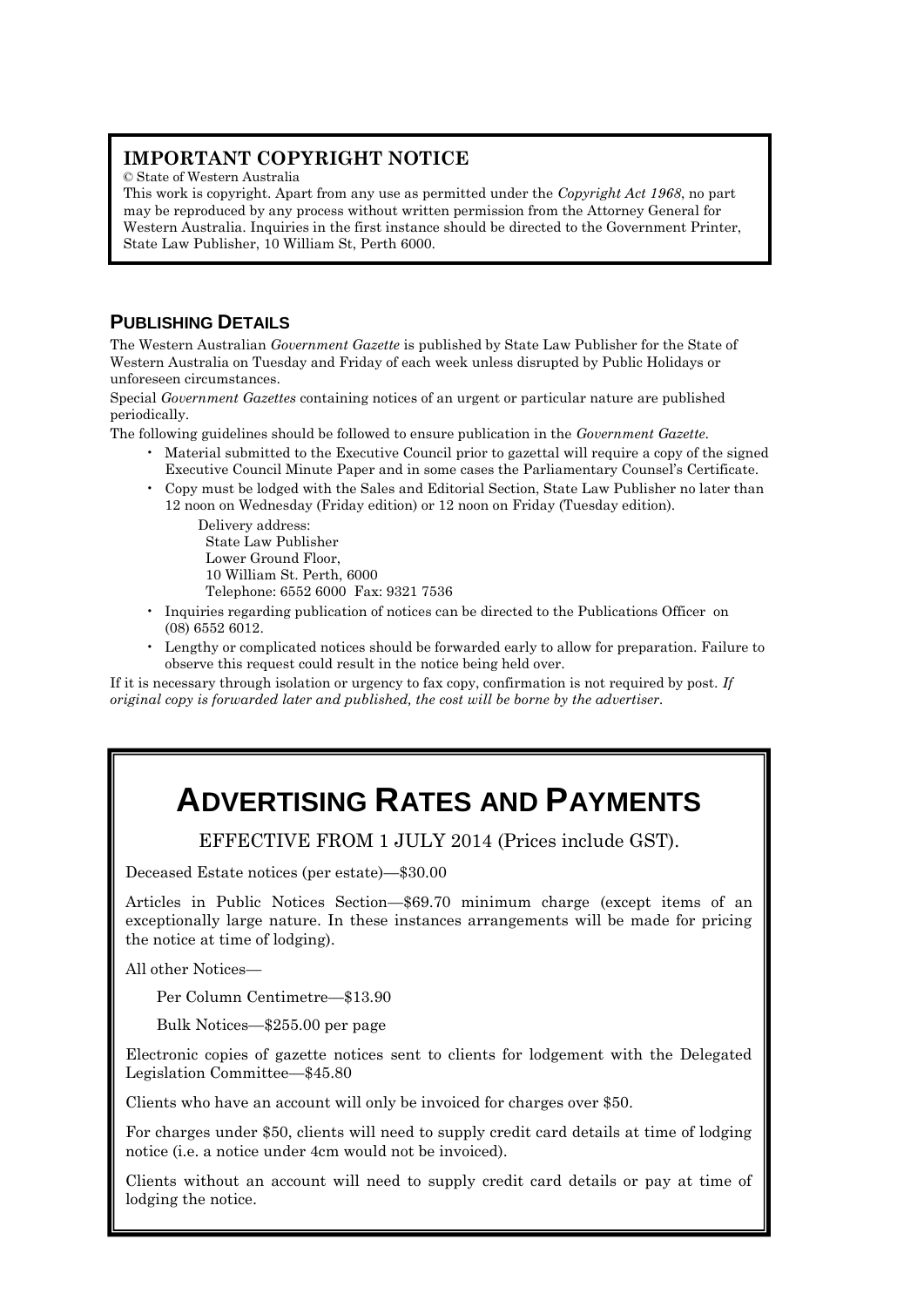# **— PART 1 —**

# **TRANSPORT**

**TN301\***

Road Traffic Act 1974

# **Road Traffic Code Amendment Regulations 2015**

Made by the Governor in Executive Council.

## **1. Citation**

These regulations are the *Road Traffic Code Amendment Regulations 2015*.

### **2. Commencement**

These regulations come into operation as follows —

- (a) regulations 1 and  $2$  on the day on which these regulations are published in the *Gazette*;
- (b) the rest of the regulations on the day after that day.

## **3. Regulations amended**

These regulations amend the *Road Traffic Code 2000*.

## **4. Regulation 3 amended**

- (1) In regulation 3(1) delete the definition of *ACROD sticker*.
- (2) In regulation 3(1) insert in alphabetical order:

*disability parking permit* has the meaning given in the *Local Government (Parking for People with Disabilities) Regulations 2014* section 4;

### **5. Regulation 171 amended**

- (1) Delete regulation 171(1)(a) and insert:
	- (a) the driver's vehicle displays a disability parking permit; and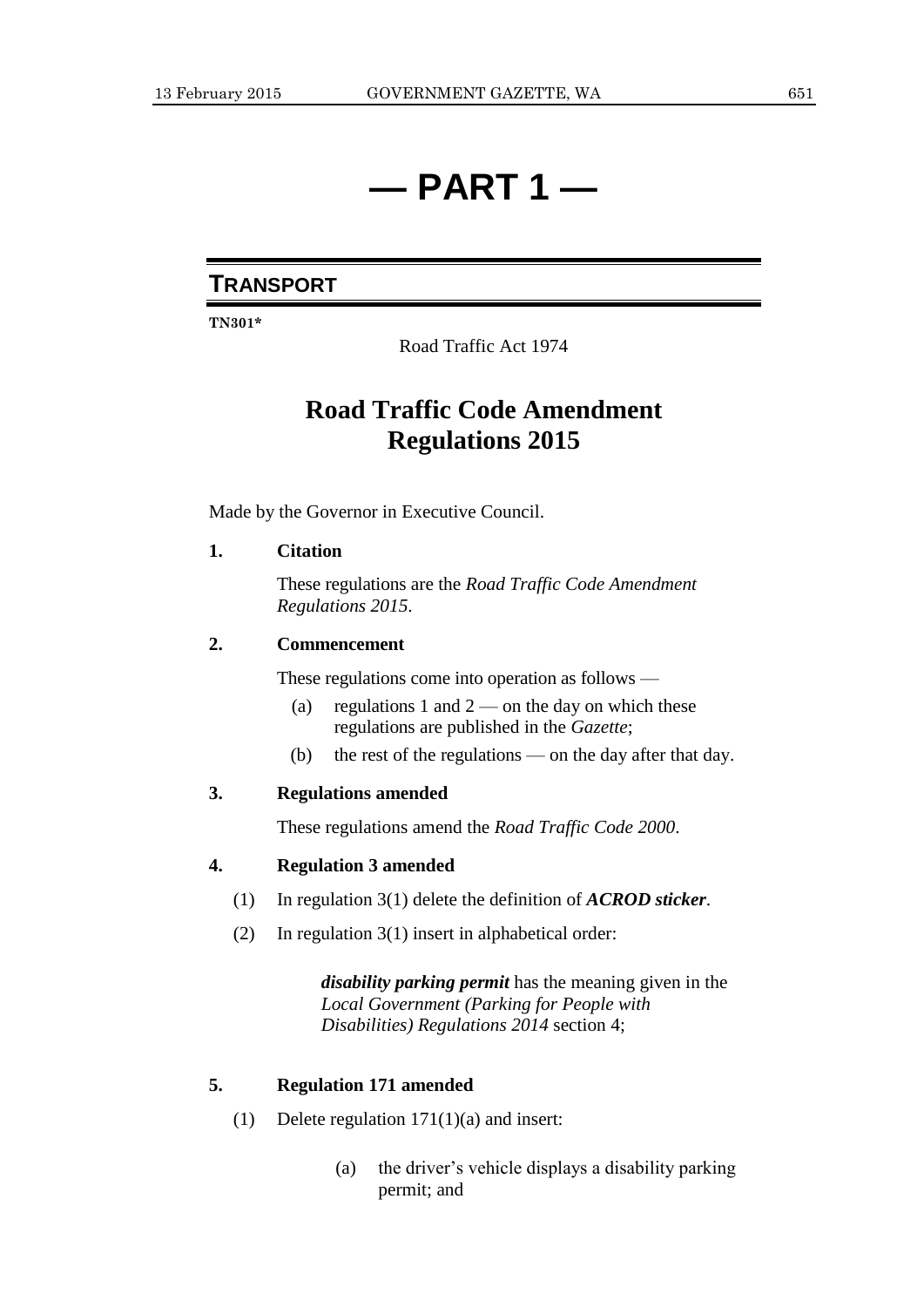- (2) Delete regulation 171(2)(d) and insert:
	- (d) set aside within a parking region as a permit parking area as defined in the *Local Government (Parking for People with Disabilities) Regulations 2014* regulation 4.

## **6. Regulation 174 amended**

Delete regulation 174(1)(a) and insert:

(a) the driver's vehicle displays a disability parking permit; and

N. HAGLEY, Clerk of the Executive Council.

**TN302\***

Perth Parking Management Act 1999

———————————

# **Perth Parking Management Amendment Regulations 2015**

Made by the Governor in Executive Council.

## **1. Citation**

These regulations are the *Perth Parking Management Amendment Regulations 2015*.

## **2. Commencement**

These regulations come into operation as follows —

- (a) regulations 1 and  $2$  on the day on which these regulations are published in the *Gazette*;
- (b) the rest of the regulations on the day after that day.

## **3. Regulations amended**

These regulations amend the *Perth Parking Management Regulations 1999*.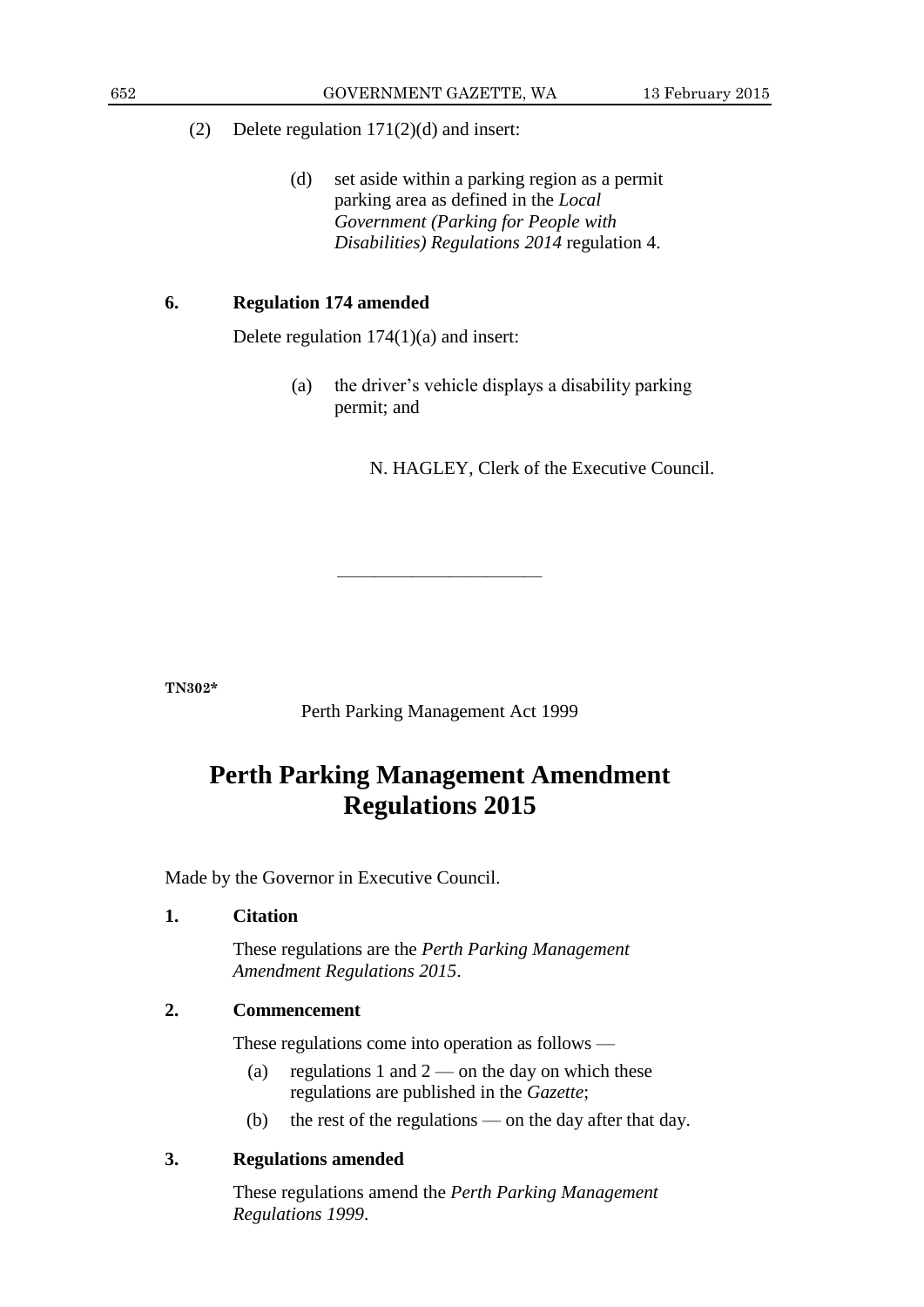## **4. Regulation 3 amended**

- (1) In regulation 3 delete the definition of *ACROD sticker*.
- (2) In regulation 3 in the definition of *vehicle of a disabled person* delete paragraph (b) and insert:
	- (b) which is identified with a disability parking permit as defined in the *Local Government (Parking for People with Disabilities) Regulations 2014* regulation 4.

## **5. Schedule 2 amended**

Delete Schedule 2 item 2 and insert:

| ∠. | a permit parking area as defined in the <i>Local</i> |     |
|----|------------------------------------------------------|-----|
|    | Government (Parking for People with Disabilities)    |     |
|    | <i>Regulations 2014</i> regulation 4                 | ni1 |

———————————

N. HAGLEY, Clerk of the Executive Council.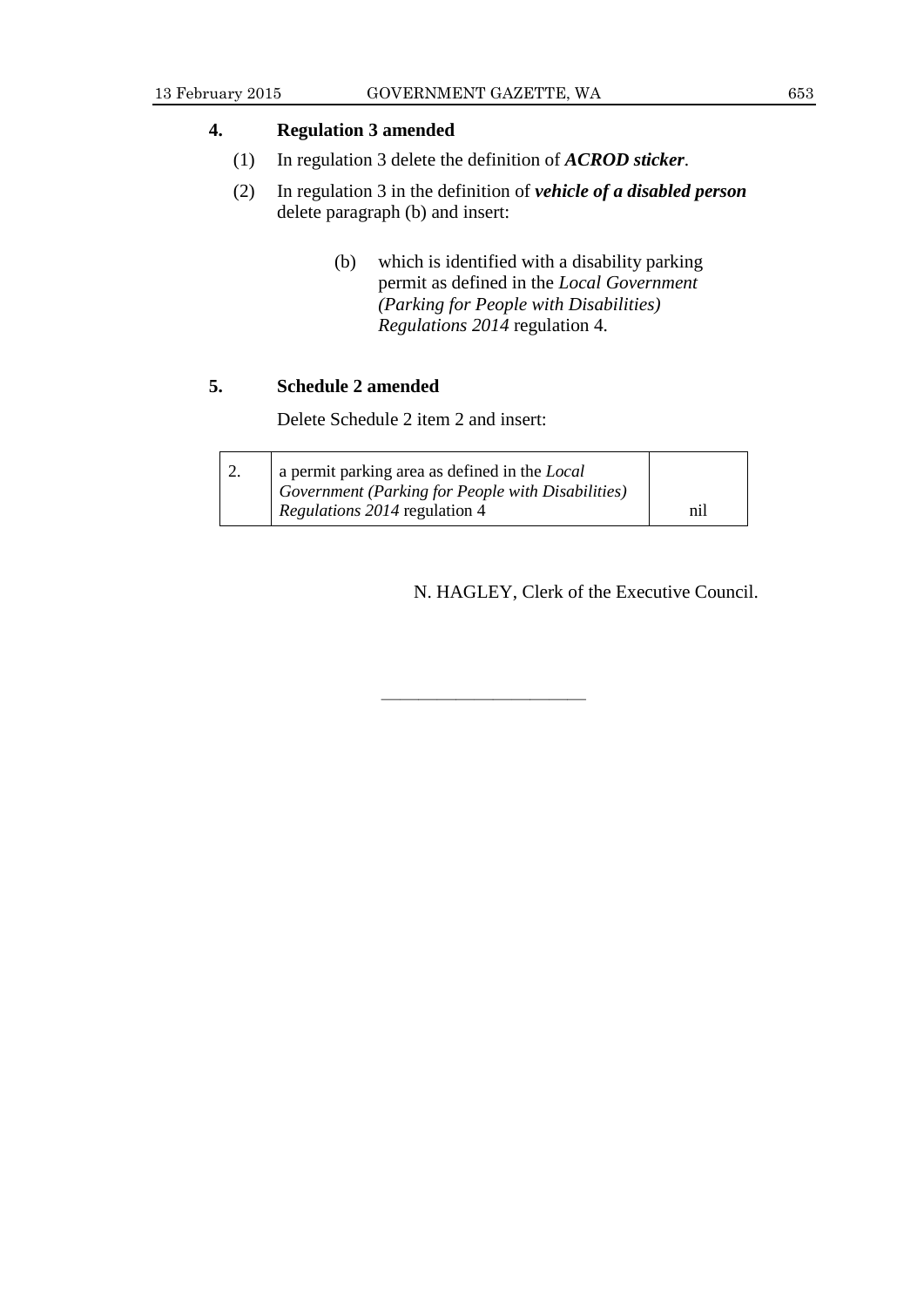# **— PART 2 —**

# **CONSUMER PROTECTION**

**CP401\***

#### **ASSOCIATIONS INCORPORATION ACT 1987**

REINSTATED ASSOCIATION

CANNING DISTRICTS RIDING CLUB—A0822234G

Notice is hereby given that the incorporation of the above-named association has been re-instated pursuant to Section 35(4) of the *Associations Incorporation Act 1987*. Dated: 6 February 2015.

> DAVID HILLYARD, Director, Retail and Services, for Commissioner of Consumer Protection.

#### **CP402\***

#### **RETAIL TRADING HOURS ACT 1987**

 $\frac{1}{\sqrt{2}}$  ,  $\frac{1}{\sqrt{2}}$  ,  $\frac{1}{\sqrt{2}}$  ,  $\frac{1}{\sqrt{2}}$  ,  $\frac{1}{\sqrt{2}}$  ,  $\frac{1}{\sqrt{2}}$  ,  $\frac{1}{\sqrt{2}}$  ,  $\frac{1}{\sqrt{2}}$  ,  $\frac{1}{\sqrt{2}}$  ,  $\frac{1}{\sqrt{2}}$  ,  $\frac{1}{\sqrt{2}}$  ,  $\frac{1}{\sqrt{2}}$  ,  $\frac{1}{\sqrt{2}}$  ,  $\frac{1}{\sqrt{2}}$  ,  $\frac{1}{\sqrt{2}}$ 

RETAIL TRADING HOURS (BUSSELTON) VARIATION ORDER 2015

Made by the Minister for Commerce under section 12E of the Act.

#### **1. Citation**

This order is the *Retail Trading Hours (Busselton) Variation Order 2015*.

#### **2. Commencement**

This order comes into operation as follows—

- (a) clauses 1 and 2—on the day on which this order is published in the *Gazette*;
- (b) the rest of the order—on the day after that day.

#### **3. Variation of retail trading hours—town site of Busselton**

(1) General retail shops, other than motor vehicle shops, within the town site of Busselton, are authorised to be open, at times when those shops would otherwise be required to be closed—

- (a) on Mondays, Tuesdays, Wednesdays, and Fridays, from 6.00pm until 9.00pm; and
- (b) on Saturdays, from 5.00pm until 9.00pm; and
- (c) on Sundays and public holidays, from 8.00am until 9.00pm.

(2) Despite subclause 3(1), general retail shops within the town site of Busselton are required to be closed on Christmas Day, Good Friday and until 1.00pm on ANZAC Day.

M. MISCHIN, Minister for Commerce.

# **CORRECTIVE SERVICES**

#### **CS401\***

### **COURT SECURITY AND CUSTODIAL SERVICES ACT 1999** PERMIT DETAILS

Pursuant to the provisions of section 56(1)(a) of the *Court Security and Custodial Services Act 1999*, the Commissioner of the Department of Corrective Services has revoked the following Permits to do High-Level Security Work—

| Surname | <b>First Name(s)</b> | <b>Permit Number</b> | Date Permit Revoked |
|---------|----------------------|----------------------|---------------------|
| Holdom  | Dan                  | 12-0095              | 5/1/2015            |

This notice is published under section 57(1) of the *Court Security and Custodial Services Act 1999*.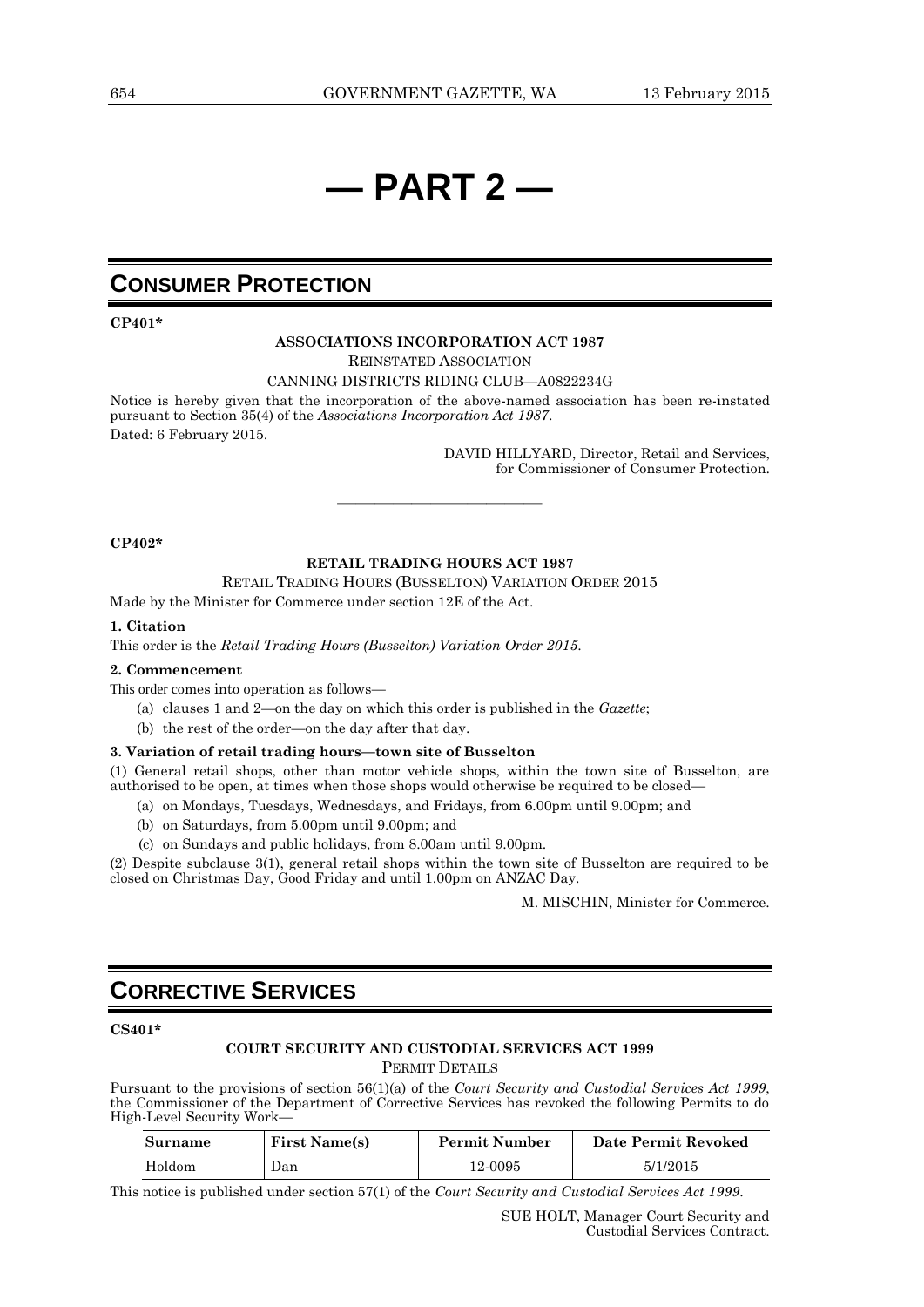## **ENERGY**

**EN401\***

#### **ENERGY COORDINATION ACT 1994**

#### APPROVAL OF AMENDMENTS TO THE REMCO RETAIL MARKET SCHEME

The Economic Regulation Authority, pursuant to Section 11ZOM of the *Energy Coordination Act*  1994, hereby gives notice that the following amendment to the REMCo Retail Market Rules has been approved—Rule Change C02/14R.

• Rule Change C02/14R proposes amendment to Rule 171A of the Retail Market Rules to enable REMCo to calculate Unaccounted for Gas (UAFG) under Rule 230 for all subnetworks, if requested to do so by the network operator, and subject to the network operator agreeing to pay for all costs incurred in making these calculations.

REMCo has classified Rule Change C02/14R as a low-impact rule change.

Rule Change C02/14R is to take effect on 16 February 2015. Details regarding this amendment and the Economic Regulation Authority's decision are available on the Economic Regulation Authority's website (www.erawa.com.au).

> RAJAT SARAWAT, Executive Director Economics, Economic Regulation Authority.

# **FIRE AND EMERGENCY SERVICES**

#### **FE401\***

#### **BUSH FIRES ACT 1954**

#### TOTAL FIRE BAN DECLARATION

#### Correspondence No. 12080

Pursuant to powers delegated under the *Bush Fires Act 1954,* the Assistant Commissioner of the Department of Fire and Emergency Services, declared under Section 22A of the *Bush Fires Act 1954*, a total fire ban for the 7th and 8th February 2015 for the local government districts of—

Busselton, Augusta-Margaret River, Manjimup, Nannup, Boyup Brook, Bridgetown-Greenbushes, Donnybrook-Balingup, Bunbury, Capel, Dardanup, Harvey, Collie, Waroona, Murray, Beverley, Cunderdin, Dowerin, Goomalling, Northam, Quairading, Tammin, Wyalkatchem, York, Kalgoorlie-Boulder, Dundas, Menzies, Mount Marshall, Mukinbudin, Westonia, Yilgarn, Laverton, Ngaanyatjarraku, Coolgardie, Leonora, Bruce Rock, Kellerberrin, Merredin, Narembeen, Nungarin, Trayning, Koorda, Dalwallinu, Wongan-Ballidu, Greater Geraldton, Chapman Valley, Northampton, Carnamah, Coorow, Dandaragan, Irwin, Mingenew, Morawa, Moora, Perenjori, Three Springs, Victoria Plains, Carnarvon, Shark Bay, Cue, Meekatharra, Mount Magnet, Murchison, Sandstone, Upper Gascoyne, Wiluna, Yalgoo, Albany, Denmark, Jerramungup, Gnowangerup, Plantagenet, Cranbrook, Broomehill-Tambellup, Katanning, Kojonup, West Arthur, Wagin, Woodanilling, Boddington, Brookton, Cuballing, Narrogin Shire, Narrogin Town, Pingelly, Wandering, Wickepin, Williams, Dumbleyung, Kent, Lake Grace, Ravensthorpe, Corrigin, Kondinin, Kulin, Esperance, Armadale, Bassendean, Bayswater, Belmont, Cambridge, Canning, Chittering, Claremont, Cockburn, Cottesloe, East Fremantle, Fremantle, Gingin, Gosnells, Joondalup, Kalamunda, Kwinana, Mandurah, Melville, Mosman Park, Nedlands, Peppermint Grove, Perth, Rockingham, Serpentine-Jarrahdale, South Perth, Stirling, Subiaco, Swan, Victoria Park, Vincent, Wanneroo, Mundaring and Toodyay.

> DARREN KLEMM, Assistant Commissioner of the Department of Fire and Emergency Services, as a sub-delegate of the Minister under section 16 of the *Fire and Emergency Services Act 1998*.

#### **FE402\***

#### **EMERGENCY MANAGEMENT ACT 2005**

———————————

EMERGENCY SITUATION DECLARATION

The FES Commissioner is the prescribed hazard management agency for emergency management for the whole of the State for the hazard of fire.

I, Lloyd Bailey, Deputy Commissioner of the Department of Fire and Emergency Services do hereby declare an emergency situation in respect of the O'Sullivan incident.

The area of the State to which the emergency situation declaration applies is—

Shire of Manjimup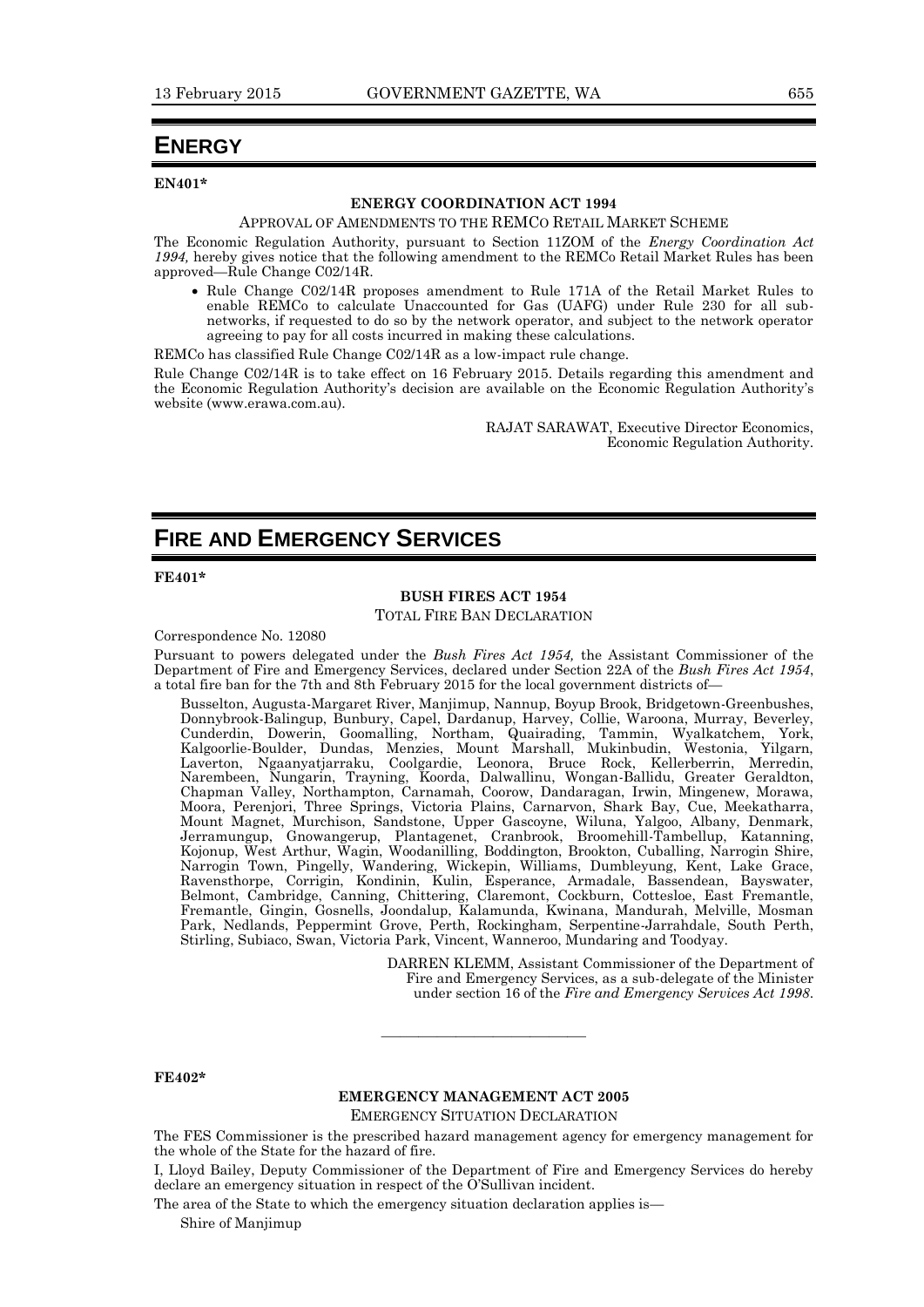This emergency situation declaration has effect from **3:00pm on 3 February 2015** and remains in force until—

- (a) expiry; or
- (b) it is revoked under section 53 of the *Emergency Management Act 2005*; or
- (c) the expiry of any extension of the emergency situation declaration made by the State Emergency Coordinator under section 52 of the *Emergency Management Act 2005*.

This emergency situation declaration is made under section 50 of the *Emergency Management Act 2005*.

> LLOYD BAILEY, Deputy Commissioner of the Department of Fire and Emergency Services, as a delegate of the FES Commissioner under section 5 of the *Emergency Management Act 2005*.

Date: 3 February 2015.

#### **FE403\***

### **EMERGENCY MANAGEMENT ACT 2005**

———————————

EMERGENCY SITUATION DECLARATION

The FES Commissioner is the prescribed hazard management agency for emergency management for the whole of the State for the hazard of fire.

I, Lloyd Bailey, Deputy Commissioner of the Department of Fire and Emergency Services do hereby declare an emergency situation in respect of the Lower Hotham fire incident.

The area of the State to which the emergency situation declaration applies is—

Shires of Boddington, Collie, Harvey, Williams and Waroona.

This emergency situation declaration has effect from **2:00pm on 4 February 2015** and remains in force until—

(a) expiry; or

(b) it is revoked under section 53 of the *Emergency Management Act 2005*; or

(c) the expiry of any extension of the emergency situation declaration made by the State Emergency Coordinator under section 52 of the *Emergency Management Act 2005*.

This emergency situation declaration is made under section 50 of the *Emergency Management Act 2005*.

> LLOYD BAILEY, Deputy Commissioner of the Department of Fire and Emergency Services, as a delegate of the FES Commissioner under section 5 of the *Emergency Management Act 2005*.

Date: 4 February 2015.

#### **FE404\***

#### **BUSH FIRES ACT 1954** TOTAL FIRE BAN DECLARATION

———————————

Correspondence No. 12080

Pursuant to powers delegated under the *Bush Fires Act 1954*, the Assistant Commissioner of the Department of Fire and Emergency Services, declared under Section 22A of the *Bush Fires Act 1954*, a total fire ban for the 9th February 2015 for the local government districts of—

Busselton, Augusta-Margaret River, Manjimup, Nannup, Boyup Brook, Bridgetown-Greenbushes, Donnybrook-Balingup, Bunbury, Capel, Dardanup, Harvey, Collie, Waroona, Murray, Beverley, Cunderdin, Dowerin, Goomalling, Northam, Quairading, Tammin, Wyalkatchem, York, Kalgoorlie-Boulder, Dundas, Menzies, Mount Marshall, Mukinbudin, Westonia, Yilgarn, Laverton, Ngaanyatjarraku, Coolgardie, Leonora, Bruce Rock, Kellerberrin, Merredin, Narembeen, Nungarin, Trayning, Koorda, Dalwallinu, Wongan-Ballidu, Greater Geraldton, Chapman Valley, Northampton, Carnamah, Coorow, Dandaragan, Irwin, Mingenew, Morawa, Moora, Perenjori, Three Springs, Victoria Plains, Carnarvon, Shark Bay, Cue, Meekatharra, Mount Magnet, Murchison, Sandstone, Upper Gascoyne, Wiluna, Yalgoo, Albany, Denmark, Jerramungup, Gnowangerup, Plantagenet, Cranbrook, Broomehill-Tambellup, Katanning, Kojonup, West Arthur, Wagin, Woodanilling, Boddington, Brookton, Cuballing, Narrogin Shire, Narrogin Town, Pingelly, Wandering, Wickepin, Williams, Dumbleyung, Kent, Lake Grace, Ravensthorpe, Corrigin, Kondinin, Kulin, Esperance, Armadale, Bassendean, Bayswater, Belmont, Cambridge, Canning, Chittering, Claremont, Cockburn, Cottesloe, East Fremantle, Fremantle, Gingin, Gosnells, Joondalup, Kalamunda, Kwinana, Mandurah, Melville, Mosman Park, Nedlands, Peppermint Grove, Perth, Rockingham, Serpentine-Jarrahdale, South Perth, Stirling, Subiaco, Swan, Victoria Park, Vincent, Wanneroo, Mundaring and Toodyay.

> CHRIS ARNOL, Assistant Commissioner of the Department of Fire and Emergency Services, as a sub-delegate of the Minister under section 16 of the *Fire and Emergency Services Act 1998*.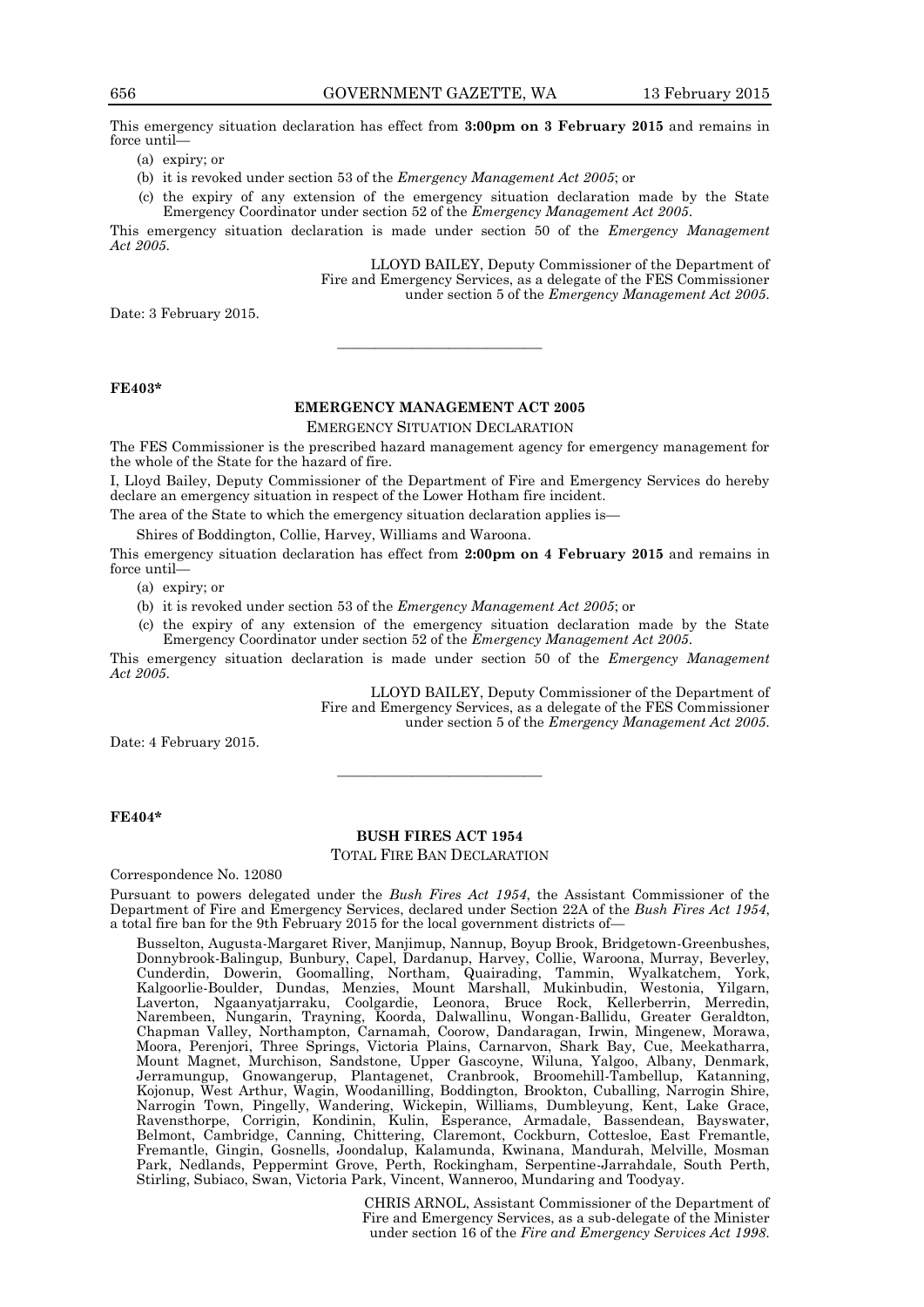#### **FE405\***

#### **BUSH FIRES ACT 1954** TOTAL FIRE BAN DECLARATION

#### Correspondence No. 12080

Pursuant to powers delegated under the *Bush Fires Act 1954,* the Assistant Commissioner of the Department of Fire and Emergency Services, declared under Section 22A of the *Bush Fires Act 1954*, a total fire ban for the 10th February 2015 for the local government districts of—

Busselton, Augusta-Margaret River, Manjimup, Nannup, Boyup Brook, Bridgetown-Greenbushes, Donnybrook-Balingup, Bunbury, Capel, Dardanup, Harvey, Collie, Waroona, Murray, Beverley, Cunderdin, Dowerin, Goomalling, Northam, Quairading, Tammin, Wyalkatchem, York, Kalgoorlie-Boulder, Dundas, Menzies, Mount Marshall, Mukinbudin, Westonia, Yilgarn, Laverton, Ngaanyatjarraku, Coolgardie, Leonora, Bruce Rock, Kellerberrin, Merredin, Narembeen, Nungarin, Trayning, Koorda, Dalwallinu, Wongan-Ballidu, Greater Geraldton, Chapman Valley, Northampton, Carnamah, Coorow, Dandaragan, Irwin, Mingenew, Morawa, Moora, Perenjori, Three Springs, Victoria Plains, Carnarvon, Shark Bay, Cue, Meekatharra, Mount Magnet, Murchison, Sandstone, Upper Gascoyne, Wiluna, Yalgoo, Albany, Denmark, Jerramungup, Gnowangerup, Plantagenet, Cranbrook, Broomehill-Tambellup, Katanning, Kojonup, West Arthur, Wagin, Woodanilling, Boddington, Brookton, Cuballing, Narrogin Shire, Narrogin Town, Pingelly, Wandering, Wickepin, Williams, Dumbleyung, Kent, Lake Grace, Ravensthorpe, Corrigin, Kondinin, Kulin, Esperance, Armadale, Bassendean, Bayswater, Belmont, Cambridge, Canning, Chittering, Claremont, Cockburn, Cottesloe, East Fremantle, Fremantle, Gingin, Gosnells, Joondalup, Kalamunda, Kwinana, Mandurah, Melville, Mosman Park, Nedlands, Peppermint Grove, Perth, Rockingham, Serpentine-Jarrahdale, South Perth, Stirling, Subiaco, Swan, Victoria Park, Vincent, Wanneroo, Mundaring and Toodyay.

> GARY GIFFORD, Assistant Commissioner of the Department of Fire and Emergency Services, as a sub-delegate of the Minister under section 16 of the *Fire and Emergency Services Act 1998*.

# **FISHERIES**

**FI401\***

#### **FISH RESOURCES MANAGEMENT ACT 1994**

PROHIBITION ON HERRING TRAP NETS ORDER 2015

Order No. 4 of 2015

FD 36/15 [1226]

Made by the Minister under section 43.

#### **1. Citation**

This order is the *Prohibition on Herring Trap Nets Order 2015.*

#### **2. Commencement**

This order comes into effect on 1 March 2015.

#### **3. Interpretation**

In this Order-

*herring trap net* means a net consisting of a mechanism designed to trap herring, and includes a reference to fishing gear commonly referred to as a G-trap net, G-net, herring net, or trap net.

#### **4. Prohibition**

A person must not fish by means of a herring trap net.

#### **5. Notice revoked**

The *Herring Trap Net Notice 1991* (Notice No. 478), made under section 9 of the *Fisheries Act 1905* and continued in force under regulation 186 of the *Fish Resources Management Regulations 1995*, is revoked.

Dated 9 February 2015.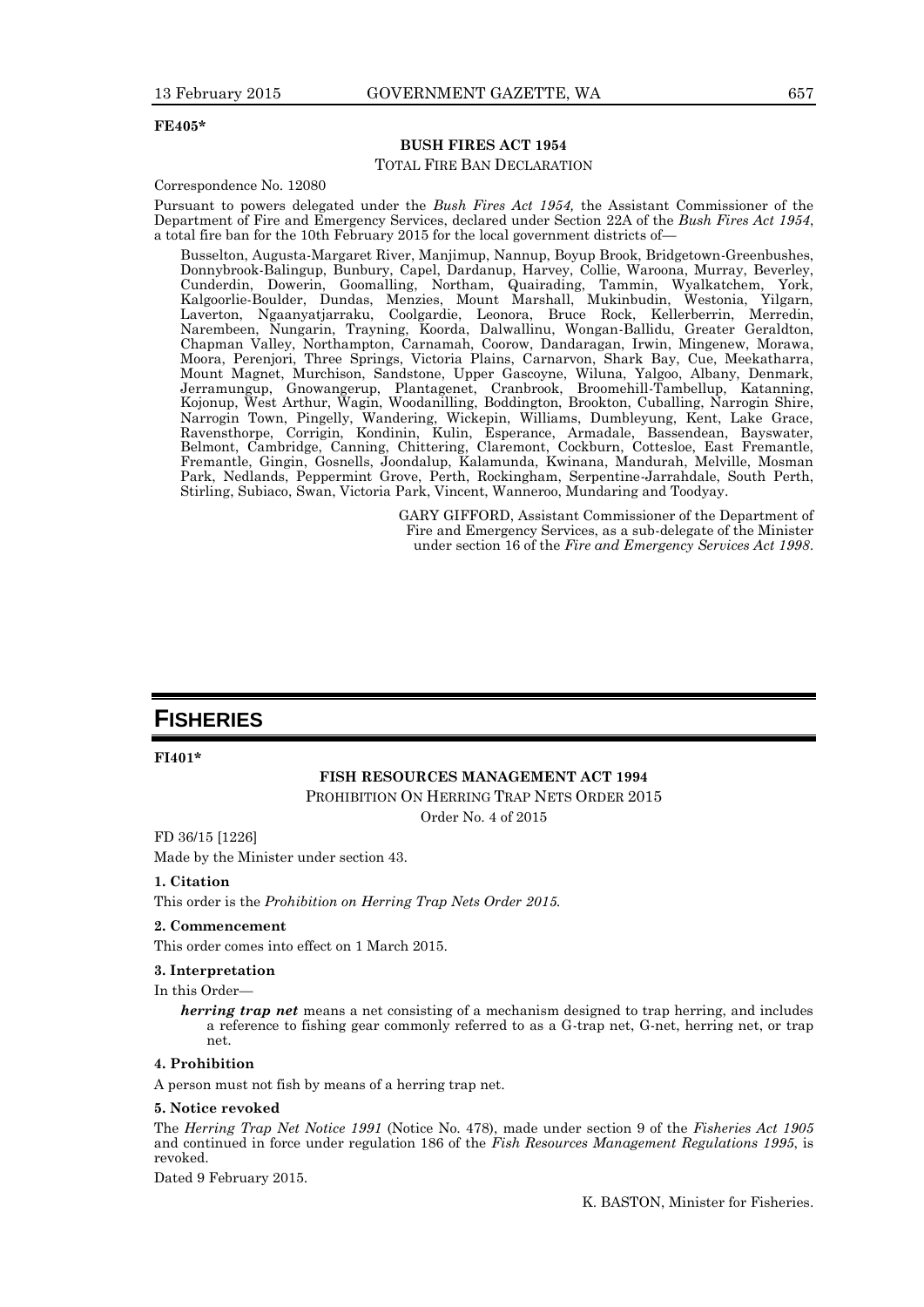## **LOCAL GOVERNMENT**

#### **LG401\***

#### **DOG ACT 1976**

*Shire of Capel*

APPOINTMENT

It is hereby notified for public information that Emily Jade Bates has been appointed by the Shire of Capel as a Registration Officer under the *Dog Act 1976.*

———————————

PAUL FRANCIS SHEEDY, Chief Executive Officer.

#### **LG402**

#### **BUSH FIRES ACT 1954**

*Shire of Merredin*

EXTENSION OF PROHIBITED BURNING PERIOD

Pursuant to powers delegated and sub delegated under the *Bush Fires Act 1954*, the Shire of Merredin hereby declares pursuant to Section 17(7) of the *Bush Fires Act 1954* that the Prohibited Burning Period in the local government district of the Shire of Merredin shall be from 14 February 2015 to 28 February 2015 as a result of heavy fuel loads and high temperatures within the Shire of Merredin.

G. POWELL, Chief Executive Officer.

**LG403\***

#### **LOCAL GOVERNMENT ACT 1995**

———————————

*Shire of Wongan-Ballidu* APPOINTMENTS

It is hereby notified for public information that the following persons have been appointed Authorised Officers in accordance with the relevant Acts hereunder effective immediately—

*Bush Fires Act 1954* and Section 64(1) of the *Cemeteries Act 1986*—Issue of Infringement Notices Section 59(2)(a)—Stuart Taylor, Wayne Smith

*Caravan Parks and Camping Grounds Act 1995*—Section 17, Section 23(11)(2)—Wayne Smith

*Caravan Parks and Camping Grounds Act 1995*—Section 17, Section 3, 5 and 7—Stuart Taylor

*Dog Act 1976* Section 11—Staff and Services (pound and objects of *Dog Act 1976*)—David Taylor, Wayne Smith, Karl Mickle, Chris Wilding, Laurie Walker

*Dog Act 1976* and Regulations, *Control of Vehicles (Off-road Areas) Act 1978* and Regulations, *Litter Act 1979* and Regulation, Local Government Laws, *Local Government Act 1995* (Sections 3.39, 9.10, 9.11(1) and (2))—David Taylor, Wayne Smith

*Local Government (Miscellaneous Provisions) Act 1960* Part XX (Ranger/Poundkeeper) Section 449—Wayne Smith, Karl Mickle, Christopher Wilding, Laurie Walker

*Local Government (Miscellaneous Provisions) Act 1960*—About Enforcement-Part 9-Division 2- Subdivision *1 Local Government Act 1995*—Sections 9.13, 9.16, 9.17, 9.19 and 9.20—David Taylor, Wayne Smith

*Local Government Act 1995*—Certain Provisions about Land—Part 3-Division 3-Subdivision 2 Section 3.24—Stuart Taylor, Wayne Smith

*Local Government Act 1995*—Powers of Entry—Part 3-Division 3 Section 3.28 and 3.29—David Taylor, Karl Mickle, Len deGrussa, Wayne Smith

Registration Officers in accordance with the *Dog Act 1976* and Regulations and the *Cat Act 2011* and Regulations—

Rhoda Wass Jodie Thompson Irene Myring Kahlia Harder Wayne Smith

*Cat Act 2011—*Authorised Persons Division 3 Authorised Person, Subdivision 1—Appointment of Authorised Persons S48 and Division 5 S65 (1) and (2)—David Taylor, Wayne Smith, Karl Mickle, Laurie Walker, Chris Wilding

All previous appointments are hereby cancelled.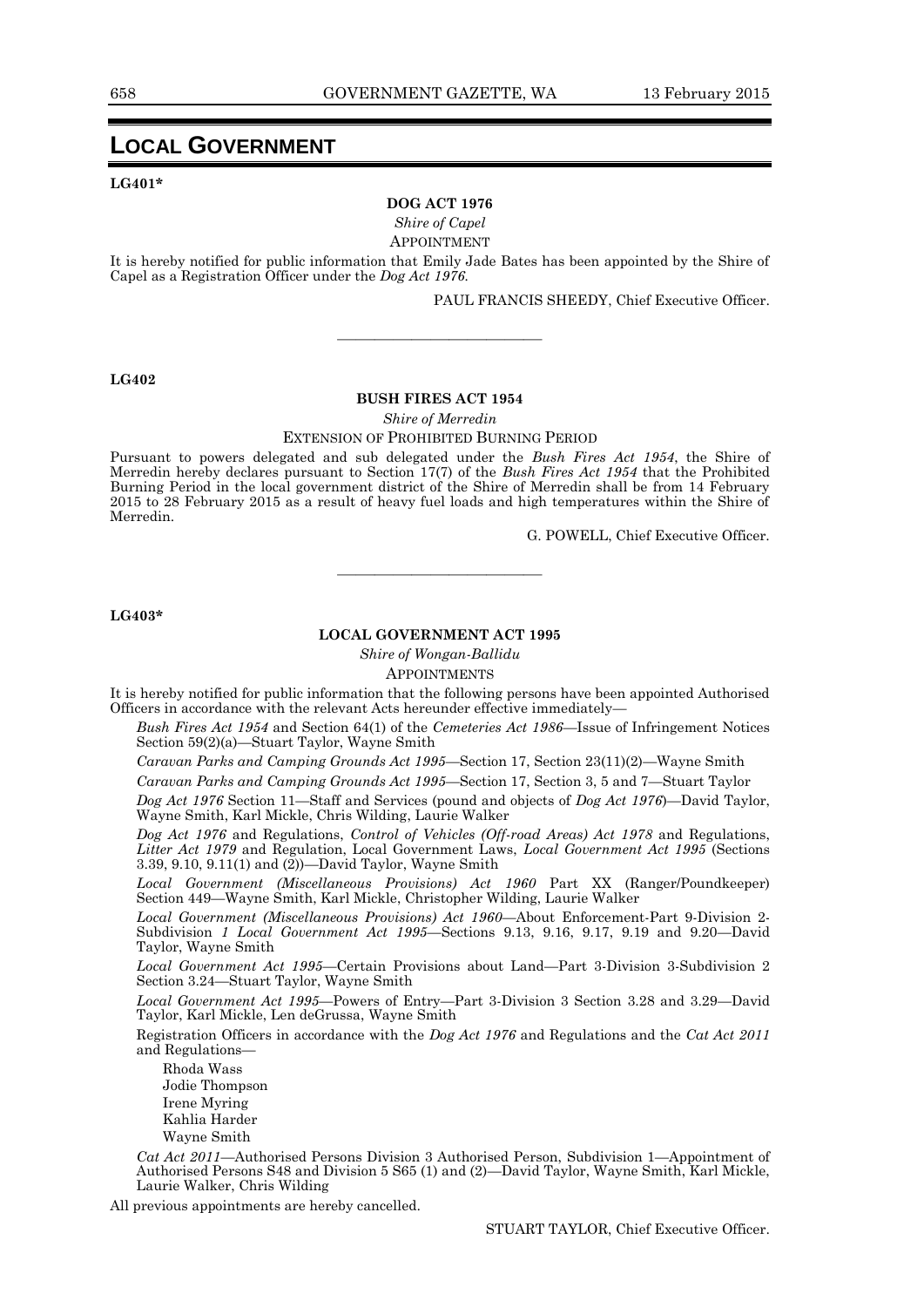# **MARINE/MARITIME**

**MA401\***

# **WESTERN AUSTRALIAN MARINE ACT 1982 NAVIGABLE WATERS REGULATIONS 1958**

PROHIBITED SWIMMING AREA

Swan River

Department of Transport Fremantle WA, 11 February 2015.

Acting pursuant to the powers conferred by Regulation 10A of the *Navigable Waters Regulations 1958*, the department hereby cancels Notice MA402, published in the *Government Gazette* on 10 February 2015, and prohibits swimming in the following waters on Sunday 15th February 2015—

#### **The Giants Barge, Swan River—**

Area of Closure—All the waters within a 50 metre radius of the Giants barge. The barge is scheduled to depart from Riverside Drive, Perth around 11:00am and transit downstream to arrive at East Street Jetty, East Fremantle at 5:00pm.

This area is set aside for safety measures during the event.

CHRISTOPHER MATHER, Director of Waterways Safety Management, Department of Transport.

# **MINERALS AND PETROLEUM**

#### **MP101\***

#### *CORRECTION*

### **PETROLEUM PIPELINES ACT 1969**

GRANT OF PETROLEUM PIPELINE LICENCE PL 108

An error occurred in the notice published under the above heading on page 575 of *Government Gazette* No. 22 dated 6 February 2015 and is corrected as follows.

Licence PL 108 for the Eastern Goldfields Pipeline was granted to APA Operations Pty Limited on 29 January 2015 for an indefinite term.

> DENIS WILLS, Acting Executive Director, Petroleum Division, Department of Mines and Petroleum.

**MP401\***

#### **DANGEROUS GOODS SAFETY ACT 2004**

———————————

DANGEROUS GOODS SAFETY APPOINTMENT (CHIEF DANGEROUS GOODS OFFICER) NOTICE 2015

Made by the Minister for Mines and Petroleum under section 25(2) of the *Dangerous Goods Safety Act 2004*.

#### **1. Citation**

This notice may be cited as the *Dangerous Goods Safety Appointment (Chief Dangerous Goods Officer) Notice 2015*.

#### **2. Operation of this notice**

This notice has effect on the date of its publication in the *Government Gazette*.

#### **3. Chief Dangerous Goods Officer designated**

I designate the holder of the office of Director, Dangerous Goods and Petroleum Safety, within the Resources Safety Division of the Department of Mines and Petroleum to be the Chief Dangerous Goods Officer for the purposes of the *Dangerous Goods Safety Act 2004*.

#### **4. Repeal**

The *Dangerous Goods Safety Appointment Notice 2008* is repealed.

Dated this 28th day of January 2015.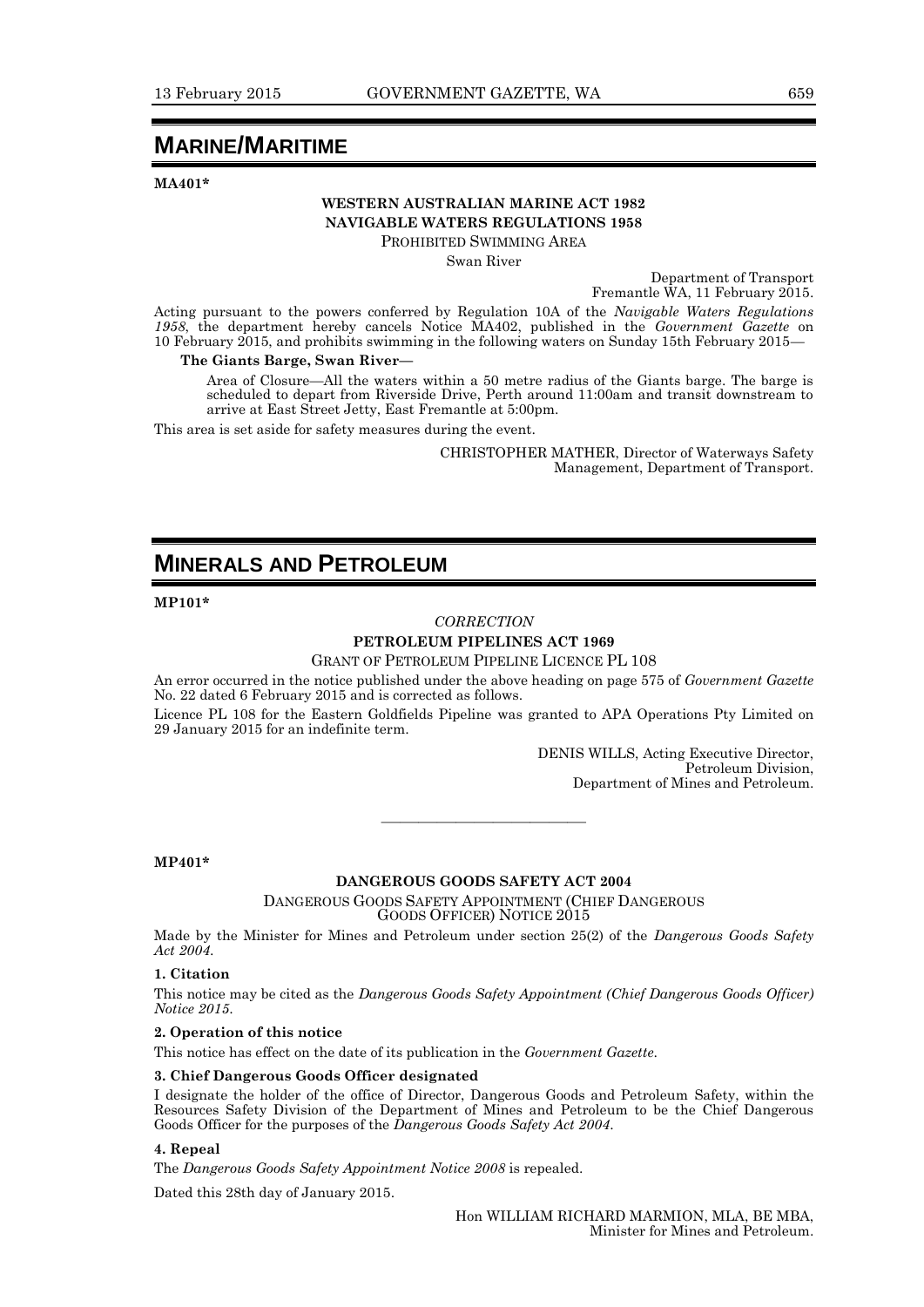#### **MP402\***

#### **MINING ACT 1978**

#### INSTRUMENT OF EXEMPTION OF LAND

The Minister for Mines and Petroleum, pursuant to the powers conferred on him by Section 19 of the *Mining Act 1978,* hereby declares the land described hereunder (not being private land or land that is the subject of a mining tenement or an application for a mining tenement) exempt from Divisions 1 to 5 of Part IV of the *Mining Act 1978*.

**Locality:** West Kimberley Mineral Field

**Area:** 1,796,097 hectares

#### **Description of Land—**

Land designated S19/361 in the Tengraph electronic plan of the Department of Mines and Petroleum. A plan is filed on Department of Mines and Petroleum File No. A1164/201101 and identified as Document No. 2980595.

Dated at Perth this 3rd day of February 2015.

Hon. BILL MARMION, MLA, Minister for Mines and Petroleum.

#### **MP403\***

#### **MINING ACT 1978**

 $\frac{1}{\sqrt{2}}$  ,  $\frac{1}{\sqrt{2}}$  ,  $\frac{1}{\sqrt{2}}$  ,  $\frac{1}{\sqrt{2}}$  ,  $\frac{1}{\sqrt{2}}$  ,  $\frac{1}{\sqrt{2}}$  ,  $\frac{1}{\sqrt{2}}$  ,  $\frac{1}{\sqrt{2}}$  ,  $\frac{1}{\sqrt{2}}$  ,  $\frac{1}{\sqrt{2}}$  ,  $\frac{1}{\sqrt{2}}$  ,  $\frac{1}{\sqrt{2}}$  ,  $\frac{1}{\sqrt{2}}$  ,  $\frac{1}{\sqrt{2}}$  ,  $\frac{1}{\sqrt{2}}$ 

INTENTION TO FORFEIT

Department of Mines and Petroleum Perth WA 6000.

In accordance with Regulation 50(b) of the *Mining Regulations 1981*, notice is hereby given that unless the rent due on the under mentioned mining tenements are paid on or before 11 March 2015 it is the intention of the Minister for Mines and Petroleum under the provisions of sections 96A(1) and 97(1) of the *Mining Act 1978* to forfeit such for breach of covenant, being non-payment of rent.

————

#### DIRECTOR GENERAL.

| <b>Number</b><br>Holder    |                                                                 | Mineral Field    |  |
|----------------------------|-----------------------------------------------------------------|------------------|--|
| <b>EXPLORATION LICENCE</b> |                                                                 |                  |  |
| E 04/2037                  | 142 East Pty Ltd                                                | West Kimberley   |  |
| E 04/2039                  | 142 East Pty Ltd                                                | West Kimberley   |  |
| E 04/2040                  | 142 East Pty Ltd                                                | West Kimberley   |  |
| E 04/2066                  | 142 East Pty Ltd                                                | West Kimberley   |  |
| E 04/2096                  | Fyfehill Pty Ltd                                                | West Kimberley   |  |
| E 04/2098                  | Fyfehill Pty Ltd                                                | West Kimberley   |  |
| E 04/2158                  | Joystone Australia Pty Ltd                                      | West Kimberley   |  |
| E 08/2234                  | Lighthouse Ridge Pty Ltd                                        | Ashburton        |  |
| E 08/2355                  | Inosite Limited<br>Sanderson, Alan                              | Ashburton        |  |
| E 08/2357                  | Inosite Limited                                                 | Ashburton        |  |
| E 09/1844                  | Lighthouse Ridge Pty Ltd                                        | Gascoyne         |  |
| E 15/1292                  | Abeh Pty Ltd                                                    | Coolgardie       |  |
| E 20/776                   | Martin, Graham Richard<br>Martin, Lester John                   | Murchison        |  |
| E 24/184                   | Van Blitterswyk, Wayne Craig                                    | Broad Arrow      |  |
| E 31/945                   | Strindberg, Maxwell Peter                                       | North Coolgardie |  |
| E 31/1042                  | Strindberg, Stan Harry Frederick                                | North Coolgardie |  |
| E 37/1153                  | WA Mining Resources Pty Ltd                                     | Mt Margaret      |  |
| E 40/320                   | Kin Mining Nl                                                   | North Coolgardie |  |
| E 47/2008-I                | Pascoe, Timothy James<br>Aboriginal Prospecting Company Pty Ltd | West Pilbara     |  |
| E 59/1753                  | Brutus Constructions Pty Ltd                                    | Yalgoo           |  |
| E 69/2888                  | Palgrave Resources Ltd                                          | Warburton        |  |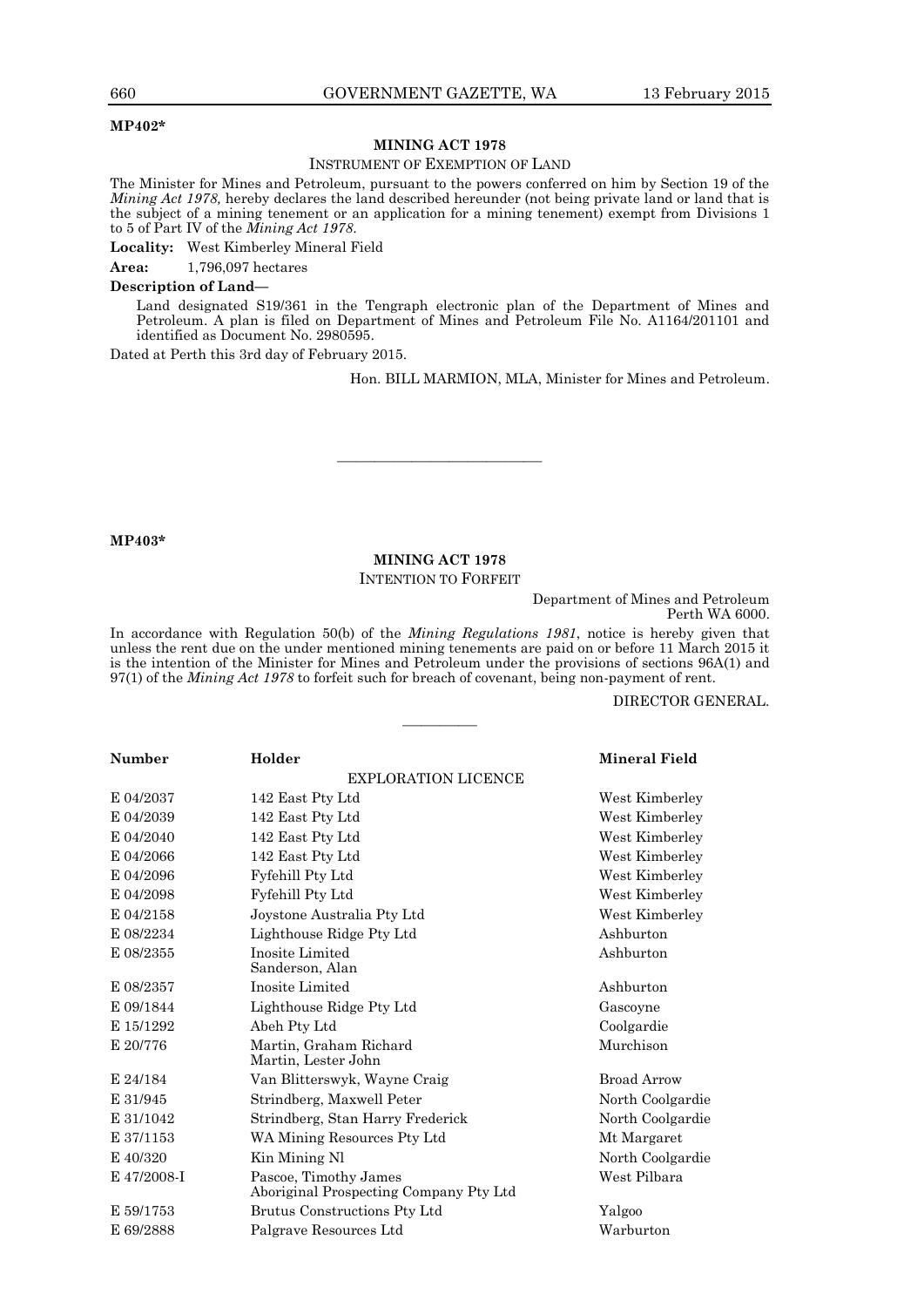| <b>Number</b>                               | Holder                      | <b>Mineral Field</b> |
|---------------------------------------------|-----------------------------|----------------------|
| E 69/2889                                   | Palgrave Resources Ltd      | Warburton            |
| E 69/2890                                   | Palgrave Resources Ltd      | Warburton            |
| E 69/2892                                   | Palgrave Resources Ltd      | Warburton            |
| E 69/2893                                   | Palgrave Resources Ltd      | Warburton            |
| E 69/3053                                   | Western Gold Pty Ltd        | Warburton            |
| E 69/3058                                   | Palgrave Resources Ltd      | Warburton            |
| E 69/3059                                   | Palgrave Resources Ltd      | Warburton            |
| E 69/3060                                   | Palgrave Resources Ltd      | Warburton            |
| E 69/3061                                   | Palgrave Resources Ltd      | Warburton            |
| E 69/3062                                   | Palgrave Resources Ltd      | Warburton            |
| E 69/3063                                   | Palgrave Resources Ltd      | Warburton            |
| E 69/3064                                   | Palgrave Resources Ltd      | Warburton            |
| E 69/3076                                   | Palgrave Resources Ltd      | Warburton            |
| E 70/4461                                   | Red River Resources Limited | South West           |
| E 80/4509-I                                 | Western Iron Ore Pty Ltd    | Kimberley            |
| E 80/4511-I                                 | Western Iron Ore Pty Ltd    | Kimberley            |
| E 80/4708<br>Mings Mining Resources Pty Ltd |                             | Kimberley            |
|                                             | <b>MINING LEASE</b>         |                      |
| M 15/1339                                   | Boyes, Charles Joseph       | Coolgardie           |
| M 30/5                                      | Carnegie Gold Pty Ltd       | North Coolgardie     |
| M 30/16                                     | Carnegie Gold Pty Ltd       | North Coolgardie     |
| M 30/42                                     | Carnegie Gold Pty Ltd       | North Coolgardie     |
| M 30/102                                    | Carnegie Gold Pty Ltd       | North Coolgardie     |
| M 30/106                                    | Carnegie Gold Pty Ltd       | North Coolgardie     |
| M 30/107                                    | Carnegie Gold Pty Ltd       | North Coolgardie     |
| M 30/126                                    | Carnegie Gold Pty Ltd       | North Coolgardie     |
| M 30/131                                    | Carnegie Gold Pty Ltd       | North Coolgardie     |
| M 30/132                                    | Carnegie Gold Pty Ltd       | North Coolgardie     |
| M 30/157                                    | Carnegie Gold Pty Ltd       | North Coolgardie     |
| M 30/178                                    | Carnegie Gold Pty Ltd       | North Coolgardie     |
| M 51/40                                     | Westcott, Timothy Daniel    | Murchison            |
| M 77/423                                    | Gondwana Resources Limited  | Yilgarn              |

**MP404\***

#### **MINING ACT 1978**

———————————

APPLICATION FOR AN ORDER FOR FORFEITURE

Department of Mines and Petroleum COOLGARDIE WA 6429.

In accordance with Regulation 49(2)(c) of the *Mining Regulations 1981*, notice is hereby given that the following licences are liable for forfeiture under the provision of Section 96(1)(a) of the *Mining Act 1978* for non payment of rent.

————

N. LEMMON, Warden.

To be heard by the Warden at Coolgardie on 20 April 2015.

COOLGARDIE MINERAL FIELD

*Prospecting Licences*

P 16/2514 Carnegie Gold Pty Ltd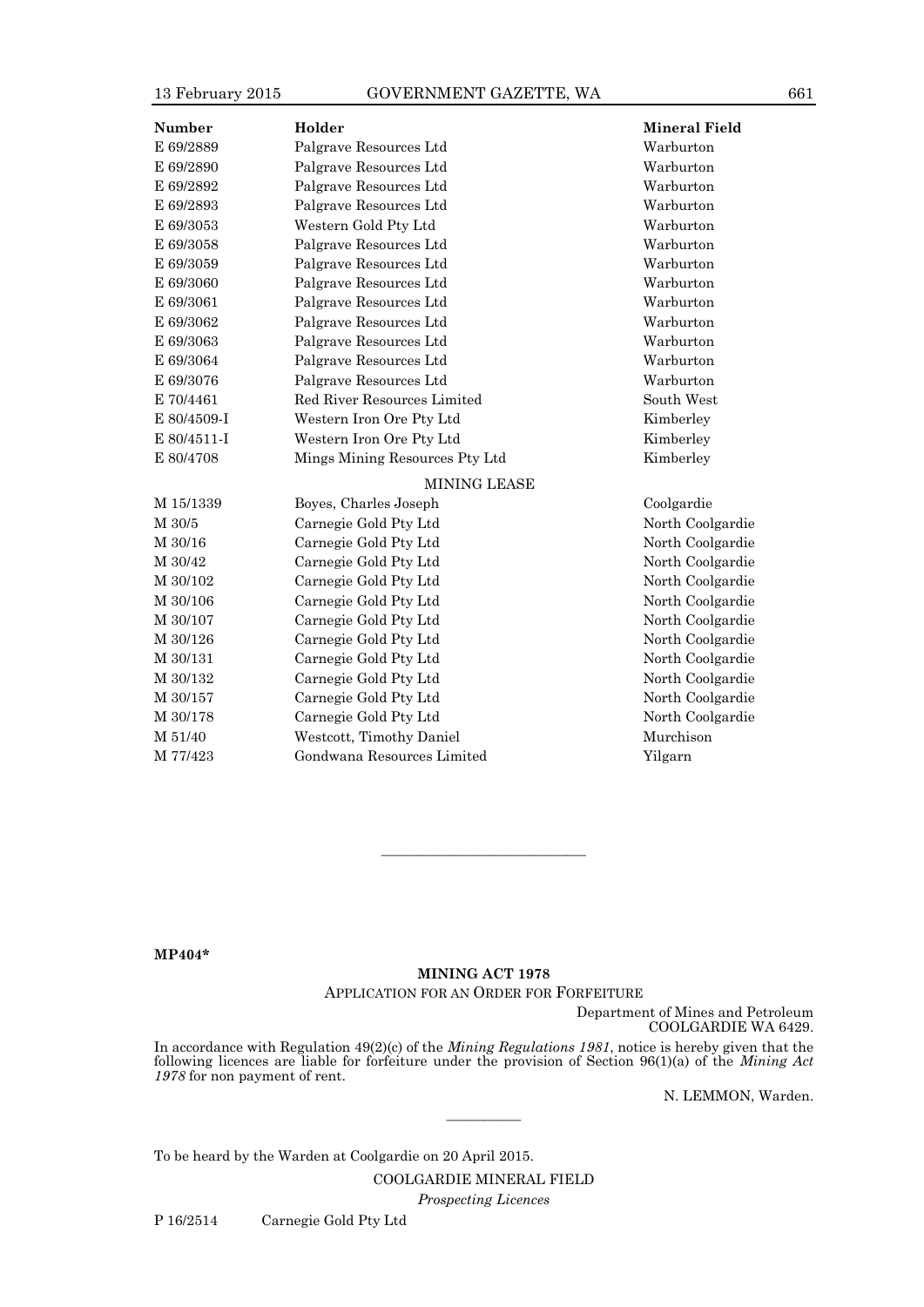#### **MP405\***

#### **MINING ACT 1978**

#### APPLICATION FOR AN ORDER FOR FORFEITURE

Department of Mines and Petroleum Coolgardie WA 6429.

In accordance with Regulation 49(2)(c) of the *Mining Regulations 1981*, notice is hereby given that the following licences are liable to forfeiture under the provision of Section 96(1)(a) of the *Mining Act 1978* for breach of covenant, being failure to comply with the prescribed expenditure conditions and/or non-compliance with the reporting provisions.

————

N. LEMMON, Warden.

To be heard by the Warden at Coolgardie on 20 April 2015.

#### COOLGARDIE MINERAL FIELD

*Prospecting Licences*

| P 15/5788 | Fyfehill Pty Ltd |
|-----------|------------------|
| P 15/5789 | Fyfehill Pty Ltd |
| P 15/5790 | Fyfehill Pty Ltd |

#### **MP406\***

#### **MINING ACT 1978**

———————————

APPLICATION FOR AN ORDER FOR FORFEITURE

Department of Mines and Petroleum COOLGARDIE WA 6429.

In accordance with Regulation 49(2)(c) of the *Mining Regulations 1981*, notice is hereby given that the following licences are liable to forfeiture under the provision of Section 96(1)(a) of the *Mining Act 1978* for breach of covenant, being failure to comply with the prescribed expenditure conditions and/or non-compliance with the reporting provisions.

————

N. LEMMON, Warden.

To be heard by the Warden at Coolgardie on 20 April 2015.

COOLGARDIE MINERAL FIELD

*Prospecting Licences*

| P 16/2460 | JH Mining Pty Ltd   |
|-----------|---------------------|
|           | Toro Mining Pty Ltd |
| P 16/2654 | Toro Mining Pty Ltd |
| P 16/2655 | Toro Mining Pty Ltd |
| P 16/2656 | Toro Mining Pty Ltd |
| P 16/2658 | Toro Mining Pty Ltd |

- 
- P 16/2659 Toro Mining Pty Ltd

# **ROTTNEST ISLAND**

#### **RX401\***

#### **ROTTNEST ISLAND REGULATIONS 1988**

TEMPORARY NOTICE TO MARINERS CLOSURE OF WATERS TO BOATING

Karma Resort Rottnest Channel Swim—21 February 2015

Acting pursuant to the powers conferred by Regulation 38B of the *Rottnest Island Regulations 1988*, the Rottnest Island Authority hereby closes the following waters to all vessels, excluding bona fide emergency and authorised vessels, between 12:00 on Friday 20 February 2015 and 18:00 on Saturday 21 February 2015—

#### **Thomson Bay, Rottnest Island**

### **Between Ferry Jetty and Fuel Jetty**

All waters with 25 metres of the shoreline.

Authorised Vessels: Powered support vessels displaying a 2015 Karma Resort Rottnest Channel Swim sticker.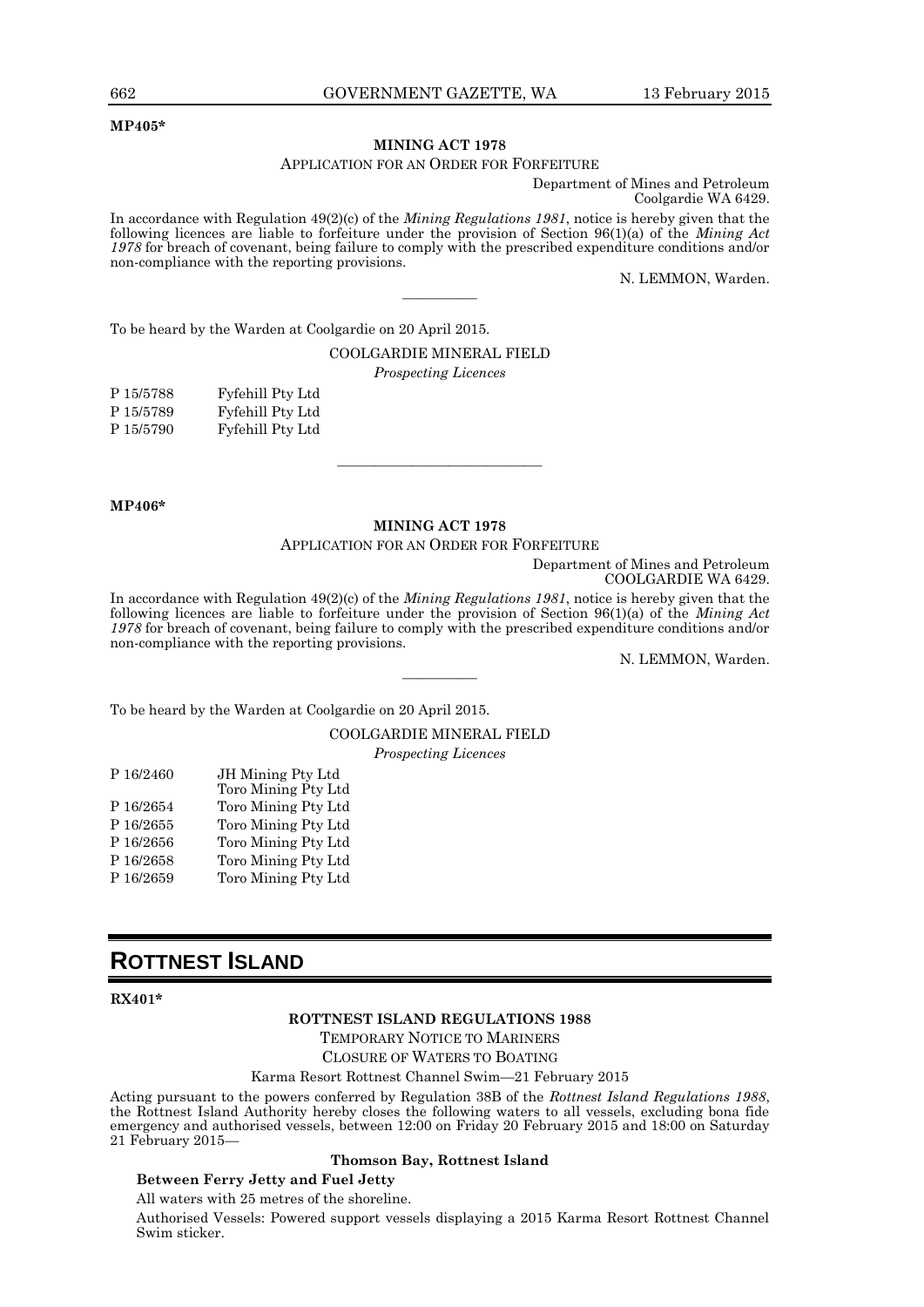#### **Between Fuel Jetty and Hotel Jetty—Swim Channel**

All waters to a point 38 metres on the southern side of the Fuel Jetty extending in an easterly direction encompassing the following moorings—

Ranger; TB063; TB062; TB072; RIA015 Hire; TB078; RIA016 Hire; TB056; TB100; TB319; TB053; RIA005 Hire; TB051; TB081; RIA017 Hire; TB200; South Cardinal Marker (115° 32.836′E 31° 59.79′S); TB091; RIA028 Hire; RIA009 Hire; TB077; TB322; TB058; TB060.

Authorised Vessels: Bona fide emergency vessels.

#### **South of Swim Channel**

All waters starting 38 metres south of the Fuel Jetty extending 110 metres in a southerly direction following the foreshore and 25 metres east.

Authorised Vessels: Bona fide emergency vessels.

#### **North of Hotel Jetty**

All waters north of the Hotel Jetty extending 51 metres in a northerly direction and 25 metres east.

Authorised Vessels: Bona fide emergency vessels and competitor's support paddle craft displaying a 2015 Karma Resort Rottnest Channel Swim sticker.

#### **South of Hotel Jetty**

All waters south of the Hotel Jetty extending 51 metres following the foreshore in a southerly direction and 25 metres east.

Authorised Vessels: Bona fide emergency vessels and tenders less than 3.75 metres in length.

These restrictions have been put in place due to the unusually large number of vessels and people entering the Reserve and the need to achieve public safety. Appropriate signage will be placed on site and a map showing these restrictions is available for viewing at www.rottnestisland.com.

Mariners are further advised that due to the close proximity of the swim channel to fuel dispensing facilities, supplies will not be available between 10:00 and 17:00 on Saturday 21 February 2015.

**Mariners are advised to navigate with caution and maintain a safe clearance when transiting this area.**

> PAOLO AMARANTI, Chief Executive Officer, Rottnest Island Authority.

# **DECEASED ESTATES**

#### **ZX401**

#### **TRUSTEES ACT 1962**

DECEASED ESTATES

Notice to Creditors and Claimants

William Kent O'Brien, late of 45/98 Terrace Road, East Perth, Western Australia, Accountant, deceased.

Creditors and other persons having claims (to which Section 63 of the *Trustees Act 1962*, relates) in respect of the deceased, who died on 24 July 2014, are required by the Executor, Peter Kevin Edwards to send particulars of their claim to him, care of Butcher Paull & Calder, 8th Floor, 231 Adelaide Terrace, Perth WA 6000 (Ref: TWH/20140382) within one (1) month of the date of publication hereof, after which date the Executor may convey or distribute the assets having regard to the claims of which they then have notice.

Dated: 5 February 2015.

BUTCHER, PAULL & CALDER, as solicitors for the Executors.

#### **ZX403**

#### **TRUSTEES ACT 1962**

———————————

DECEASED ESTATES

Notice to Creditors and Claimants

Any creditors having claims on the estate of the late Emmanuela Sammut of Room 32, 24 Hamilton Street, Bassendean, deceased 12 November 2014, are required to send particulars of their claims to Josephine Mary Johnston, executor, c/- Lynn & Brown Lawyers, PO Box 1114, Morley, WA 6943 by 20 March 2015, after which date the executor may distribute the assets having regard only to the claims of which they then have notice.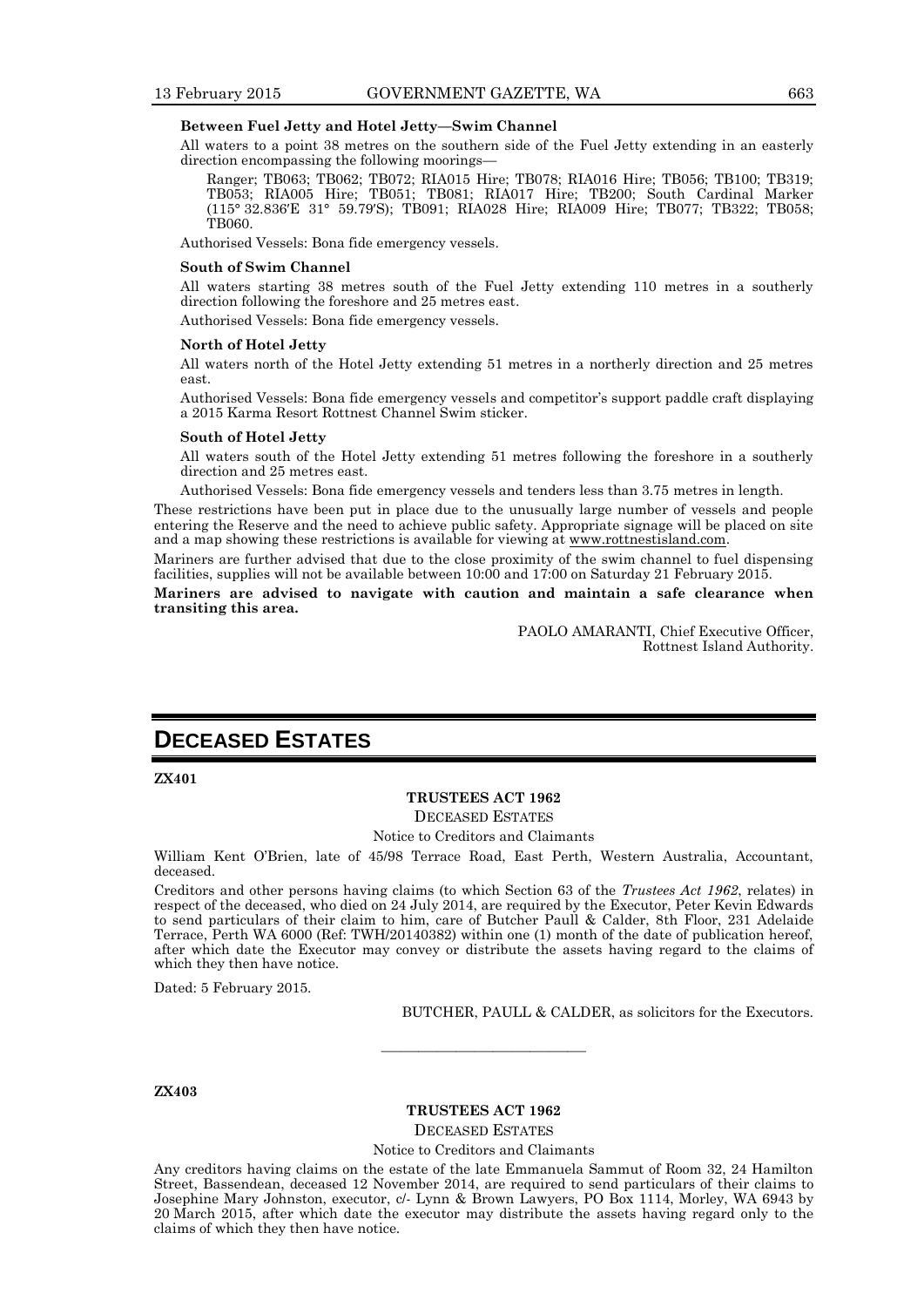#### **ZX402\***

### **TRUSTEES ACT 1962**

#### DECEASED ESTATES

#### Notice to Creditors and Claimants

Take notice all creditors, beneficiaries or persons otherwise having a claim against the Estate of the late Noel Earle Williams of 16 Hacienda Drive, Clarkson who died on 10 June 2014, are hereby required to send particulars of any such claims in writing to the Executor's Solicitors on or before the 13th day of March 2015. After such time the Executor will proceed to distribute the Estate among those entitled thereto, having regard only to the claims of which the Executor has notice. Executor's Solicitors—

iLaw Barristers & Solicitors PO Box 548 North Perth WA 6906 Phone: (08) 9444 3300

#### **ZX404**

#### **TRUSTEES ACT 1962** DECEASED ESTATES

———————————

Notice to Creditors and Claimants

Luciano Natale Antoniolli also known as Luciano Antoniolli late of 97 Hobbs Avenue, Como, Western Australia.

Creditors and other persons having claims (to which Section 63 of the *Trustees Act 1962* relates) in respect of the estate of the deceased who died on 13 July 2014 at 97 Hobbs Avenue, Como aforesaid are required by the Administrator and Trustee of care of Messrs Dwyer Durack Lawyers of 8th Floor, 40 St Georges Terrace, Perth to send particulars of their claims to her by 16 March 2015 after which date the Trustee may convey or distribute the assets having regard only to the claims of which she then has notice.

#### **ZX405\***

# TRUSTEES ACT 1962 DECEASED ESTATES

———————————

#### Notice to Creditors and Claimants

Creditors and other persons having claims (to which Section 63 of the *Trustees Act 1962* relates) in respect of the Estates of the undermentioned deceased persons are required to send particulars of their claims to me, on or before 13/3/2015 after which date I may convey or distribute the assets, having regard only to the claims of which I then have notice.

Bradd, Ann, late of 10 Starflower Way, Baldivis, died 5.01.2015 (DE33085136 EM37)

Cadman, Colin, late of 172 River Gum Drive, Bentley, died 15.01.2015 (DE33029210 EM26)

Enders, Noel Bernard, Also Known As Bernard Enders, late of Sandstrom Nursing Home, 44-46 Whatley Crescent, Mount Lawley, died 30.09.2014 (DE19933142 EM38)

Kirwan, Myra Kathleen, late of 68 Norfolk Street, Mount Lawley, died 9.01.2015 (DE33099051 EM24) Lay, Graeme Ross, late of 143 Powell Street, Joondanna, died 24.12.2014 (DE33121789 EM38)

Learmonth, Douglas James, late of Meath Care Nursing Home, room 34, 18 Hocking Road, Kingsley, died 21.12.2014 (DE19852459 EM13)

Lincoln, June Patricia, late of Southern Cross Care, Croesus Street, Kalgoorlie, formerly of 5 Elizabeth Street, Kalgoorlie, died 25.12.2014 (DE33092592 EM37)

Moore, Mervyn Thomas, late of 12 Solsona Approach, Port Kennedy, died 9.01.2015 (DE19662603 EM36)

Ralls, Irene May, late of The Pines Aged Care, 167 Ponte Vecchio Bouldvard, Ellenbrook, formerly of 9/2 Keals Close, Bentley, died 28.11.2014 (DE19830218 EM15)

Stubberfield, Richard Allen, late of 2 Rousham Crescent, Erskine, died 23.11.2014 (DE19721148 EM110)

Verney, Barbara Constance, late of Dean Lodge, RAAFA Memorial Estate, Bull Creek Drive, Bull Creek, died 26.04.2008 (DE33115159 EM113)

> BRIAN ROCHE, Public Trustee. 553 Hay Street, Perth WA 6000. Telephone: 1300 746 212.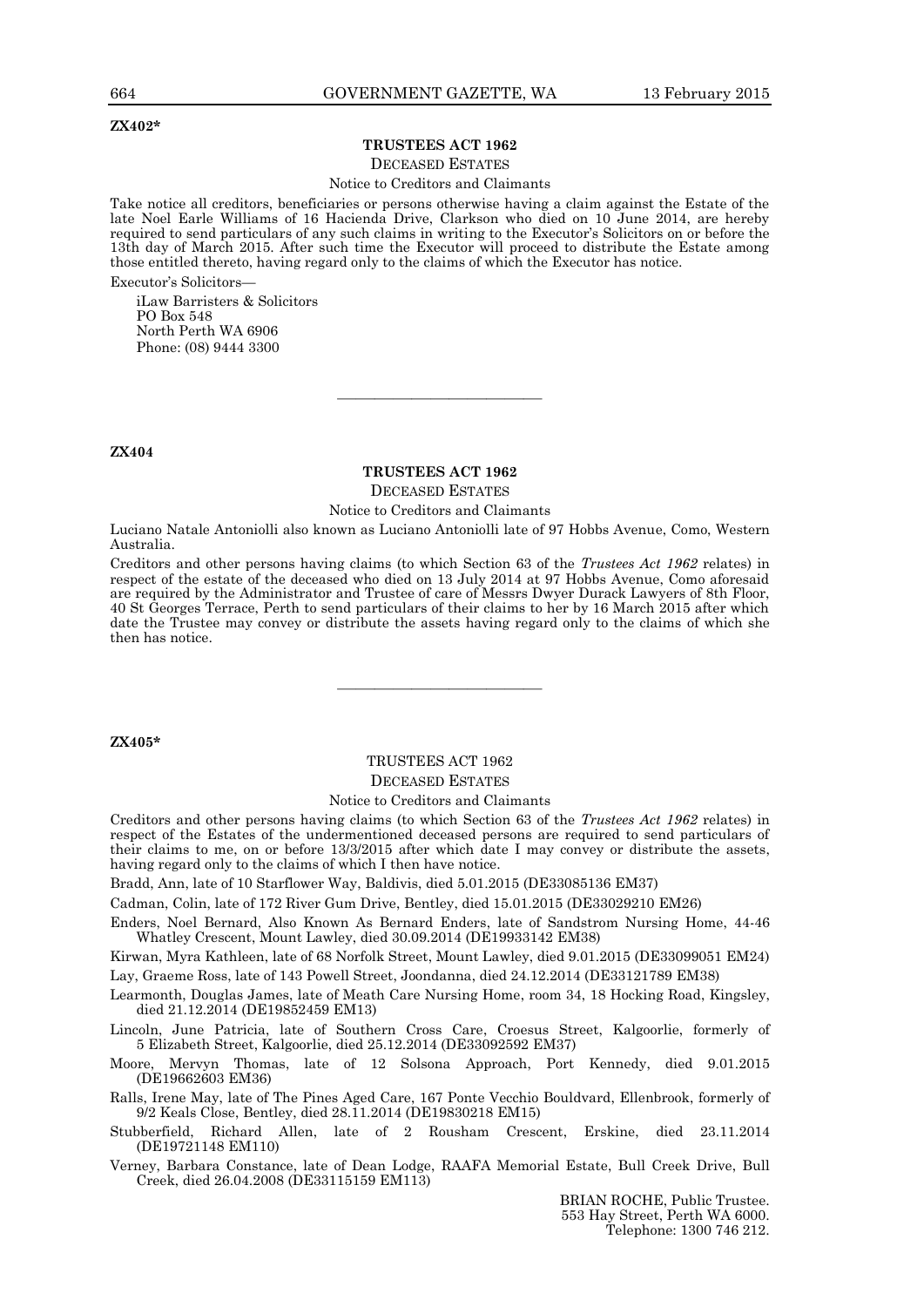#### **ZX406\***

# **PUBLIC TRUSTEE ACT 1941**

ADMINISTERING OF ESTATES

Notice is hereby given that pursuant to Section 14 of the *Public Trustee Act 1941* and amendments the Public Trustee has elected to administer the estates of the undermentioned deceased persons. Dated at Perth 13 February 2015.

————

BRIAN ROCHE, Public Trustee. 553 Hay Street, Perth WA 6000. Telephone: 1300 746 212.

Murray John Eastwood DE19940093 EM23

1900 Pechey Road Swan View

13 October 2009 3 February 2015

Name of Deceased Address Date of Death Date Election Filed

# **PUBLIC NOTICES**

#### **ZZ401**

#### **DISPOSAL OF UNCOLLECTED GOODS ACT 1970**

DISPOSAL OF UNCOLLECTED GOODS

The Salvation Army Bridge Programme, including Bridge House, Harry Hunter Centre and Services wishes to advise that any items left on the property by ex-clients and visitors between 1 June 2013 to 31 January 2015 will be disposed of under Part III of the *Disposal of Uncollected Goods Act 1970*. Any items belonging to such a person may be picked up from our premises before 15 March 2015. Items include clothing, personal items, books, furniture, tools, bicycles and electrical items.

———————————

# **DID YOU KNOW ? ?**

Hard copies (A4 size) of consolidated Acts and Regulations, (as seen on our website at www.slp.wa.gov.au), can be purchased from State Law Publisher. Why pay for paper, ink or toner and

wear out your printer when we can produce your documents for you.

> Call us now on (08) 6552 6000 for an up to date price.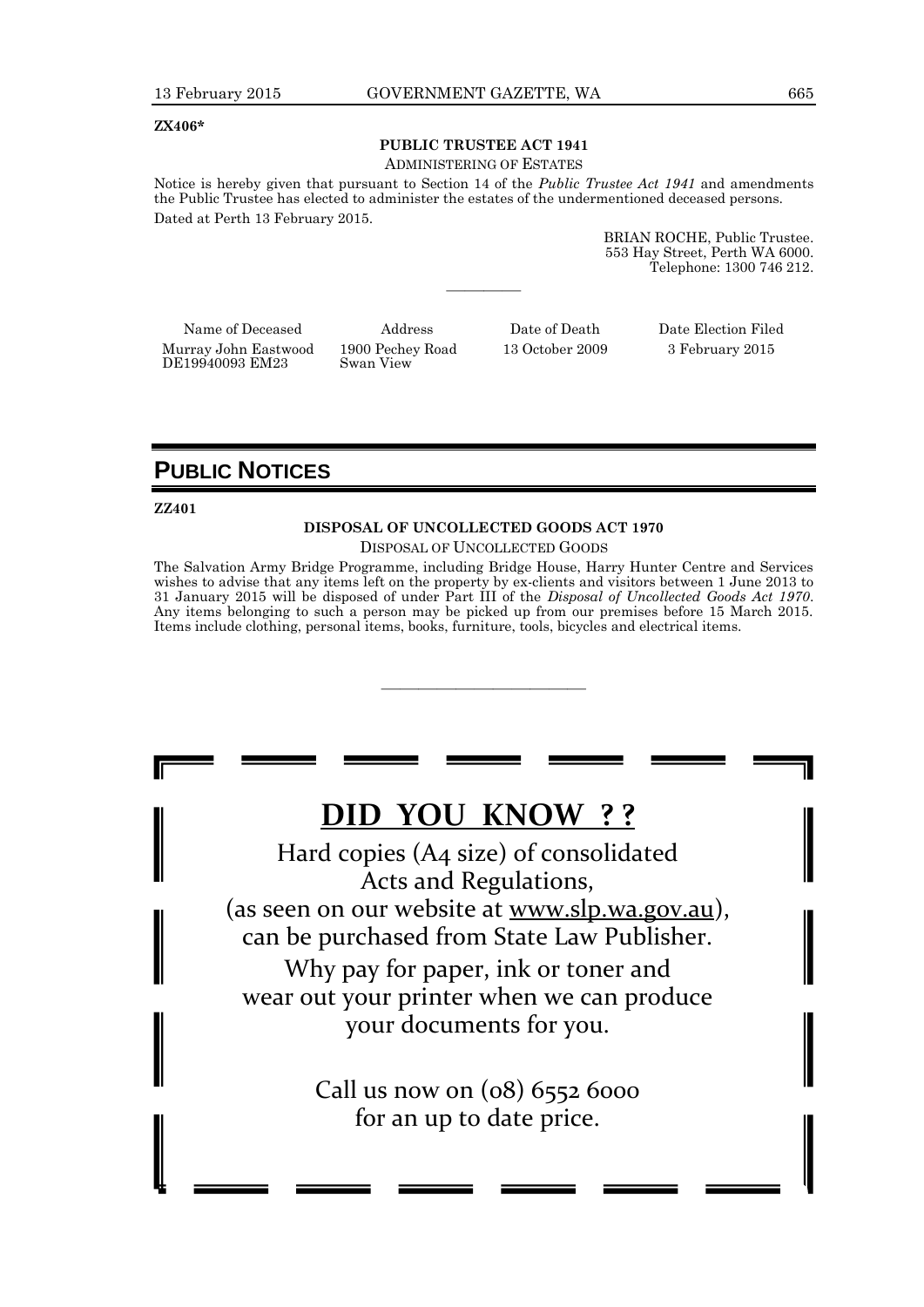## WESTERN AUSTRALIA

# **CRIMINAL INVESTIGATION ACT 2006**

#### **Price: \$43.10 plus postage**

\*Prices subject to change on addition of amendments.

WESTERN AUSTRALIA

# **YOUNG OFFENDERS ACT 1994**

**Price: \$62.00 plus postage**

# **YOUNG OFFENDERS REGULATIONS 1995**

**Price: \$13.90 plus postage**

\*Prices subject to change on addition of amendments.

## WESTERN AUSTRALIA

# **CRIMINAL ORGANISATIONS CONTROL ACT 2012**

### **Price: \$33.65 plus postage**

\*Prices subject to change on addition of amendments.

## WESTERN AUSTRALIA

# **WORKING WITH CHILDREN (CRIMINAL RECORD CHECKING) ACT 2004**

**Price: \$18.65 plus postage**

\*Prices subject to change on addition of amendments.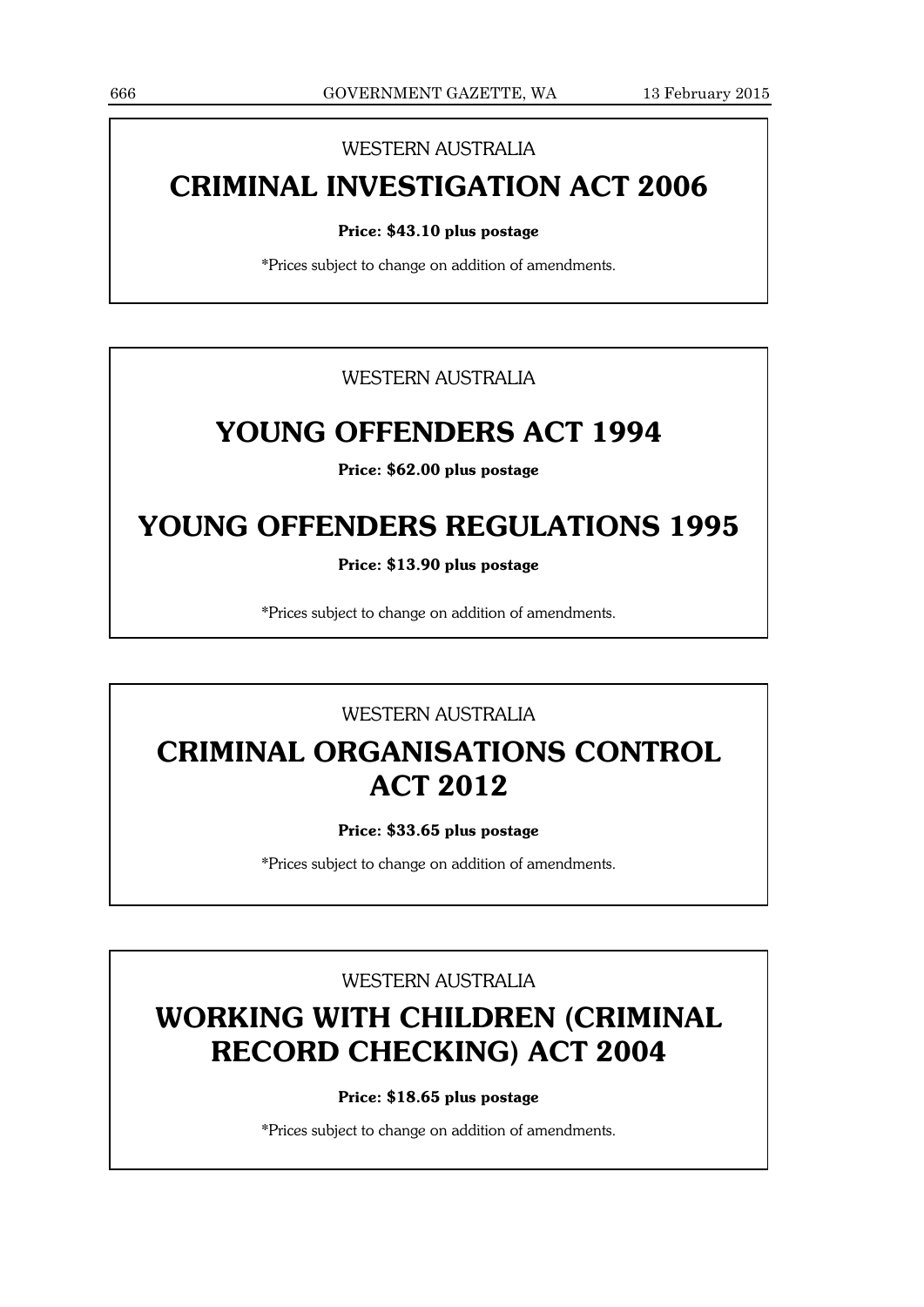# WESTERN AUSTRALIA

# **DOG ACT 1976**

**Price: \$21.05 plus postage**

# **DOG REGULATIONS 1976**

### **Price: \$11.50 plus postage**

\*Prices subject to change on addition of amendments.

# WESTERN AUSTRALIA

# **FREEDOM OF INFORMATION ACT 1992**

### **Price: \$27.35 plus postage**

\*Prices subject to change on addition of amendments.

## WESTERN AUSTRALIA

# **OCCUPATIONAL SAFETY & HEALTH ACT 1984**

**Price: \$36.80 plus postage**

# **OCCUPATIONAL SAFETY & HEALTH REGULATIONS 1996**

#### **Price: \$52.55 plus postage**

\*Prices subject to change on addition of amendments.

## WESTERN AUSTRALIA

# **MISUSE OF DRUGS ACT 1981**

#### **Price: \$33.65 plus postage**

\*Prices subject to change on addition of amendments.